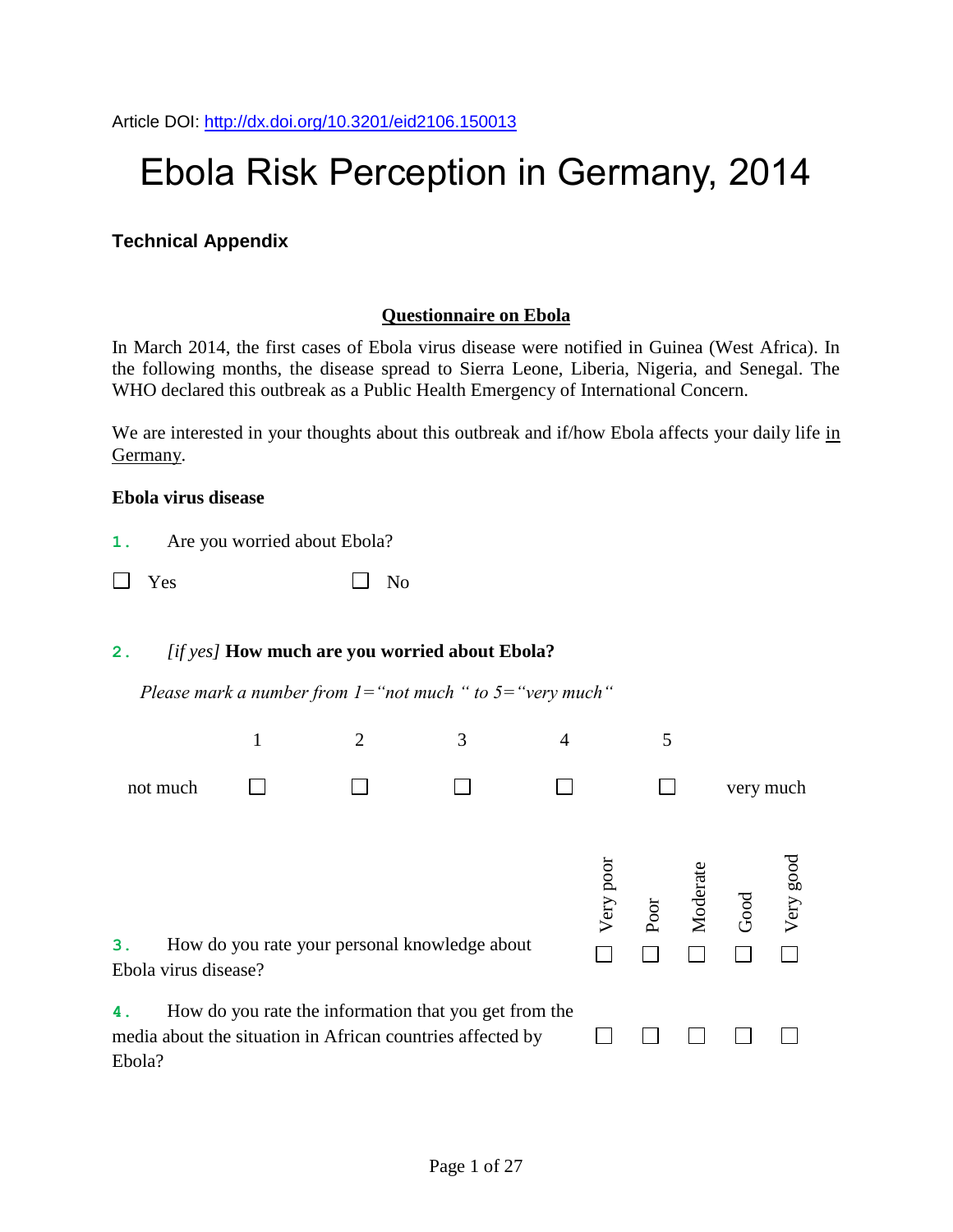### **Probability of acquiring Ebola**

### **5.** How can Ebola be transmitted?

| By direct contact with bodily fluids of infected persons, either dead or<br>living                                               | $Y$ es | $\rm \stackrel{\circ}{\rm N}$ | Don't know |
|----------------------------------------------------------------------------------------------------------------------------------|--------|-------------------------------|------------|
| By direct contact with infected, but asymptomatic persons                                                                        |        |                               |            |
| Through air, if infected people cough or sneeze                                                                                  |        |                               |            |
| Through material which has been heavily contaminated with bodily fluids<br>of dead or living infected persons                    | Yes    | $\overline{\mathsf{z}}$       | Don't know |
| Through drinking water                                                                                                           |        |                               |            |
| Through food produced in Germany                                                                                                 |        |                               |            |
| By casual contact with someone already sick, such as sitting next to the<br>person (without any direct contact of bodily fluids) |        |                               |            |
| By wild animals in Africa (monkeys, bats)                                                                                        |        |                               |            |
| By wild animals in Germany (rats, foxes)                                                                                         |        |                               |            |
| By insects in Africa (mosquitoes, tsetse flies)                                                                                  |        |                               |            |
| By insects in Germany (midges)                                                                                                   |        |                               |            |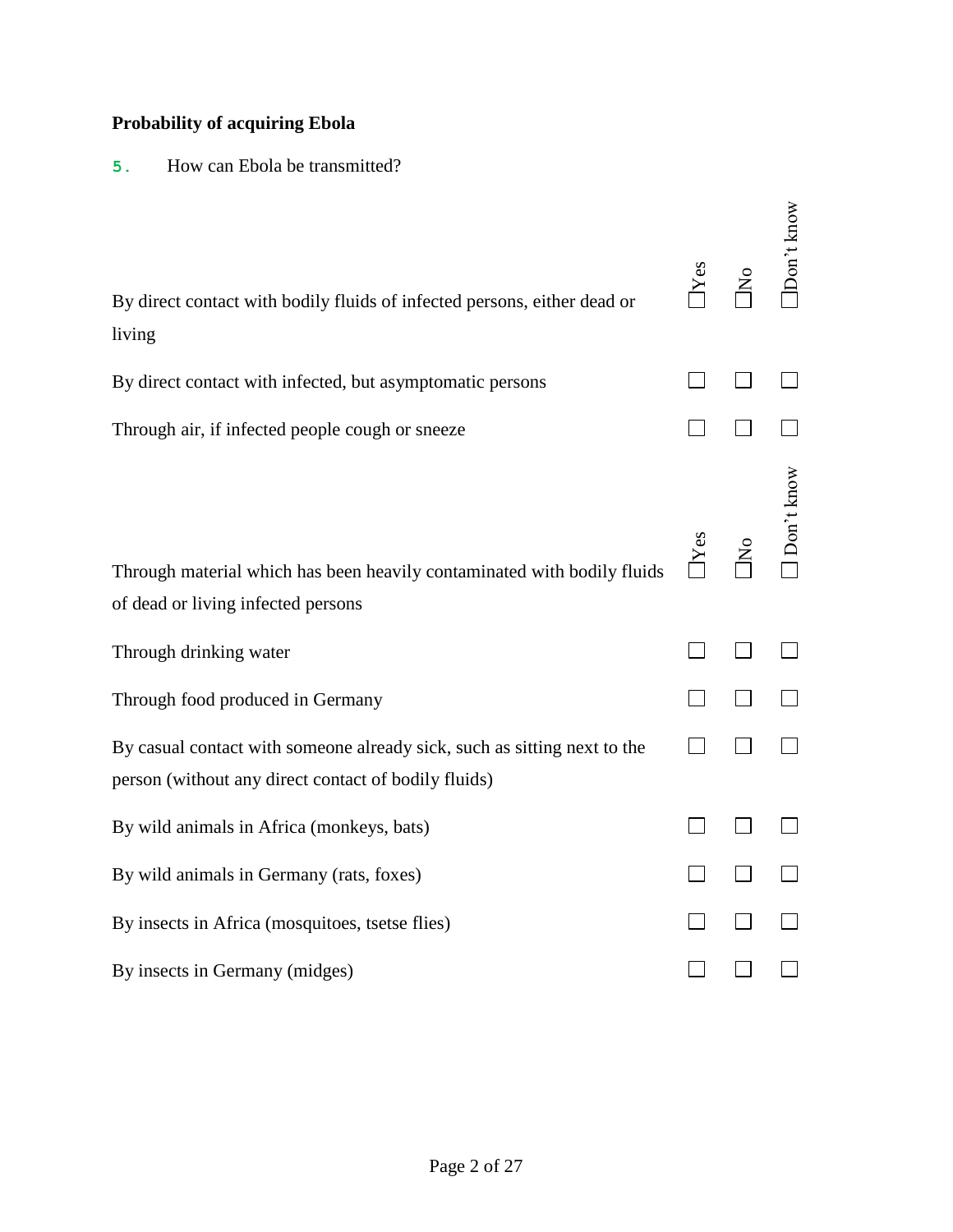| 6. If you think of the recent worldwide situation about Ebola: Do you think that you |
|--------------------------------------------------------------------------------------|
| have a personal risk of acquiring Ebola                                              |

| $\ldots$ at work?                                       | Highly unlikely | Quite unlikel | Quite likely | Highly likely | Does not apply |
|---------------------------------------------------------|-----------------|---------------|--------------|---------------|----------------|
| in public transport?                                    |                 |               |              |               |                |
| in public places (school, childcare ) or public events? |                 |               |              |               |                |
| at an airport in Germany?                               |                 |               |              |               |                |
| as a patient in a German hospital?                      |                 |               |              |               |                |
| at a doctor's office in Germany?                        |                 |               |              |               |                |
| during a travel to affected countries?                  |                 |               |              |               |                |
| by food imported from Western African countries?        |                 |               |              |               |                |
| by other products originating in West Africa?           |                 |               |              |               |                |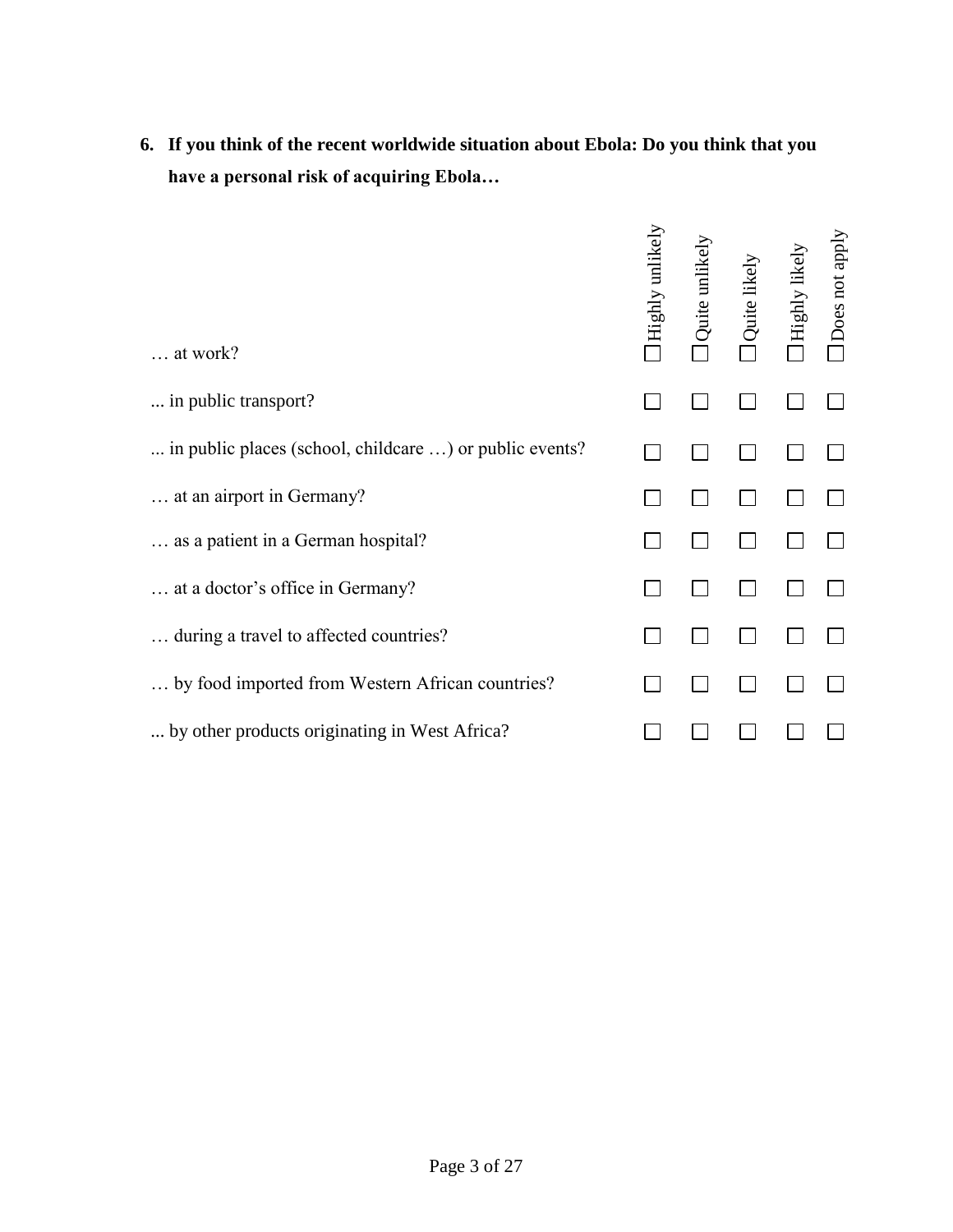### **7. Are you worried that…**

| in the next three months people might arrive in Germany<br>who are identified as infected persons after their entry?                          | Highly unlikely | Quite unlikel | Quite likely | Highly likely |
|-----------------------------------------------------------------------------------------------------------------------------------------------|-----------------|---------------|--------------|---------------|
| individual persons might be infected with the Ebola virus<br>in Germany during the next six months?                                           |                 |               |              |               |
| in the next six months Ebola could spread in the general<br>population of Germany similar to how it is spreading currently<br>in West Africa? |                 |               |              |               |

### **Personal behavior and prevention measures**

- **8. Imagine that you have booked a flight for the coming week to travel to any of the affected countries in West Africa. What would you do?**
- $\Box$  Take the flight.
- $\Box$  Cancel the flight, but only if I am paid back my money.
- $\Box$ Cancel the flight even if 100% of the travel costs would be lost.
- $\Box$ Cancel the flight, but only to a maximum loss of  $\Box$  % of the travel costs.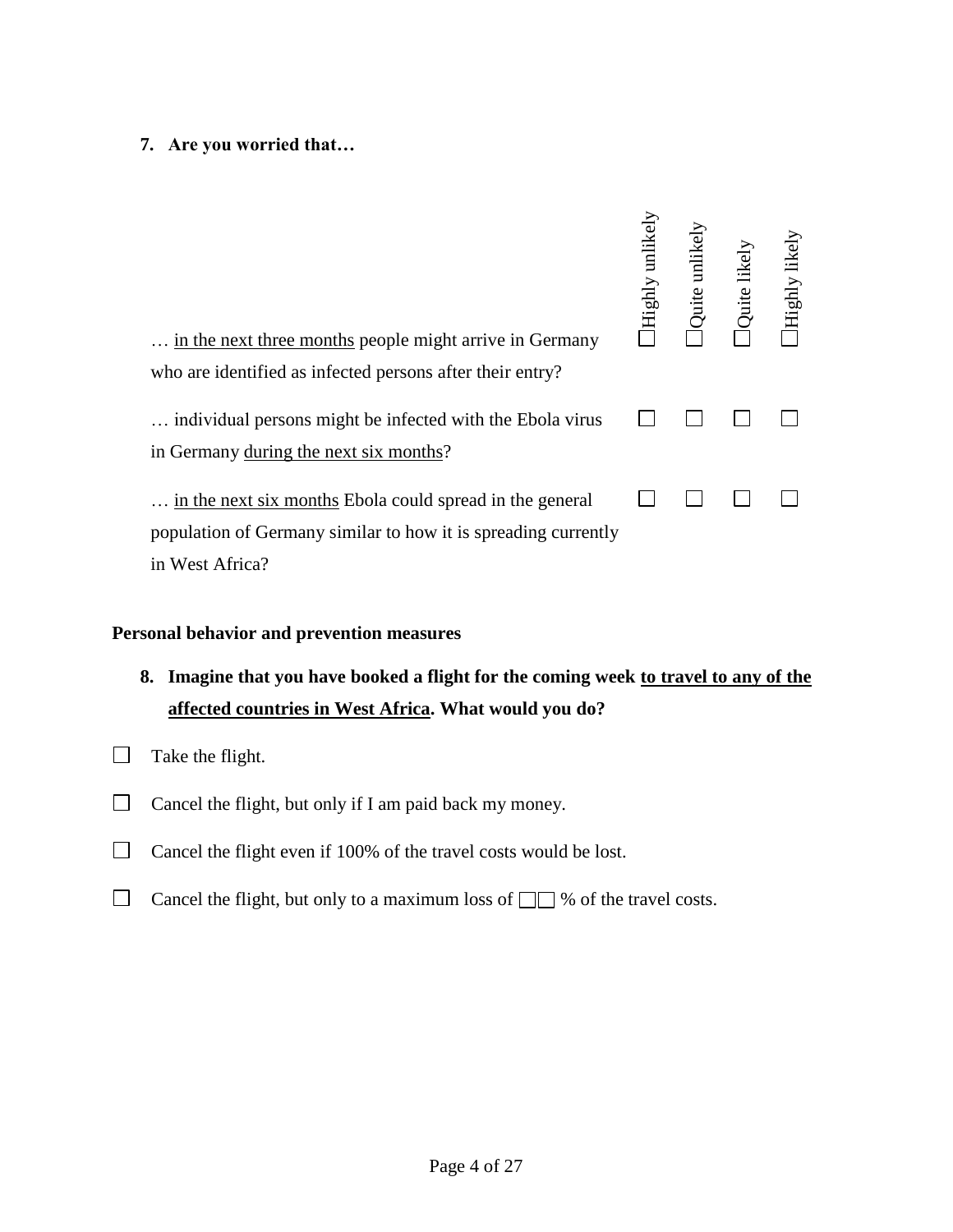### **9. Imagine that you have booked a flight for the coming week to a non-affected country in Africa. What would you do?**

- $\Box$  Take the flight.
- $\Box$  Cancel the flight, but only if I am paid back my money.
- $\Box$  Cancel the flight even if 100% of the travel costs would be lost.
- $\Box$  Cancel the flight, but only to a maximum loss of  $\Box$  % of the travel costs.

### **10. Did you change your behavior because of the Ebola outbreak in West Africa?**

| I engaged in precautionary purchases.                    |  |
|----------------------------------------------------------|--|
| I avoid contact to African people from acquaintanceship. |  |
| I avoid contact to African people in public places.      |  |
| I avoid going to public events (football, theater ).     |  |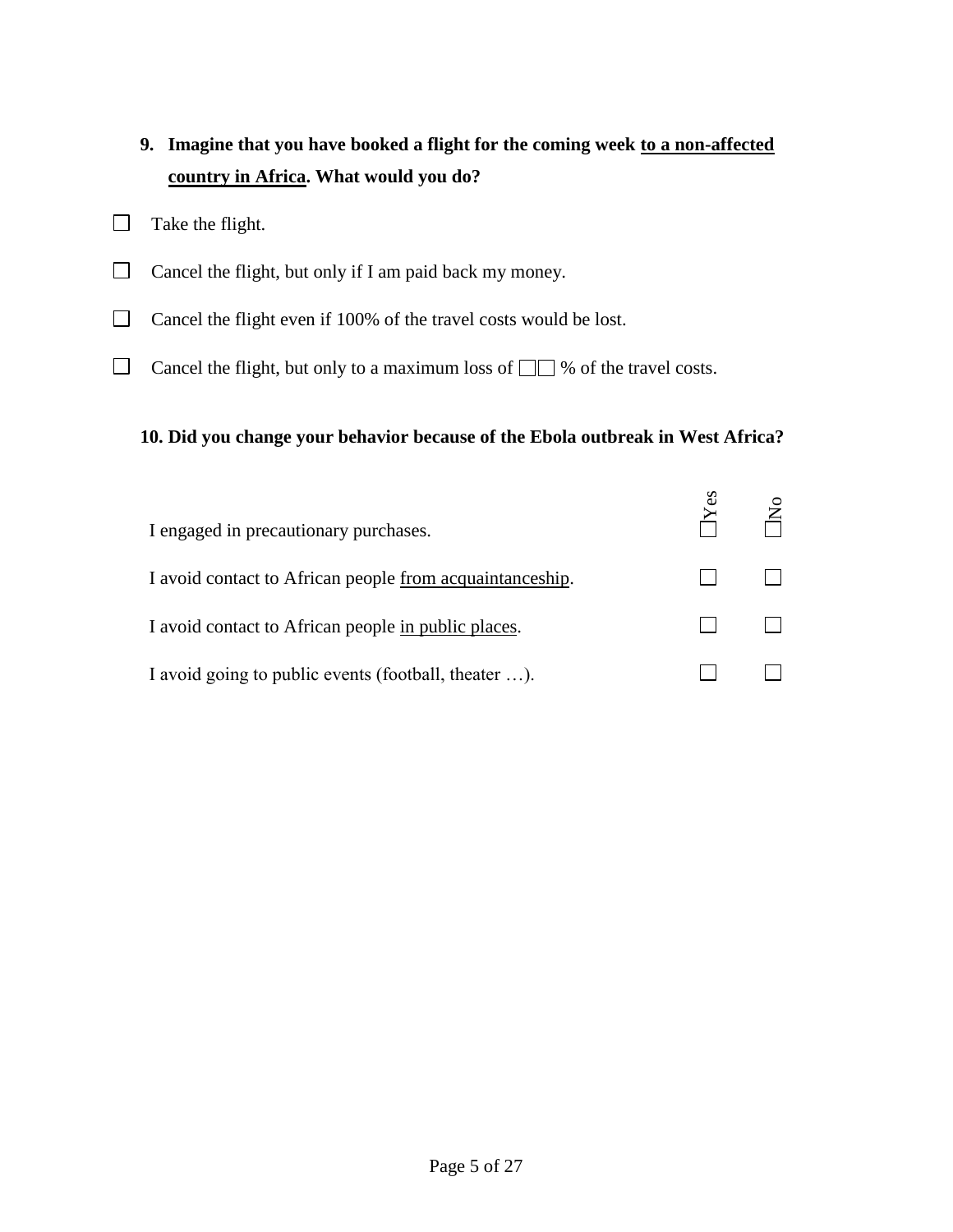# **11. Would you change your behavior if an Ebola patient was evacuated from Africa and brought to Germany for treatment in a near-by hospital?**

| I would avoid public events and crowded places.                         | Rather no | Rather yes |  |
|-------------------------------------------------------------------------|-----------|------------|--|
| I would avoid using public transport.                                   |           |            |  |
| I would avoid physical contact with other people.                       |           |            |  |
| I would increase my hygiene behavior (e.g. wash my<br>hands more often) |           |            |  |
| I would wear a face mask outside of my home.                            |           |            |  |
| I would not want to be admitted to the same hospital.                   |           |            |  |
| I would not visit friends admitted to the same hospital.                |           |            |  |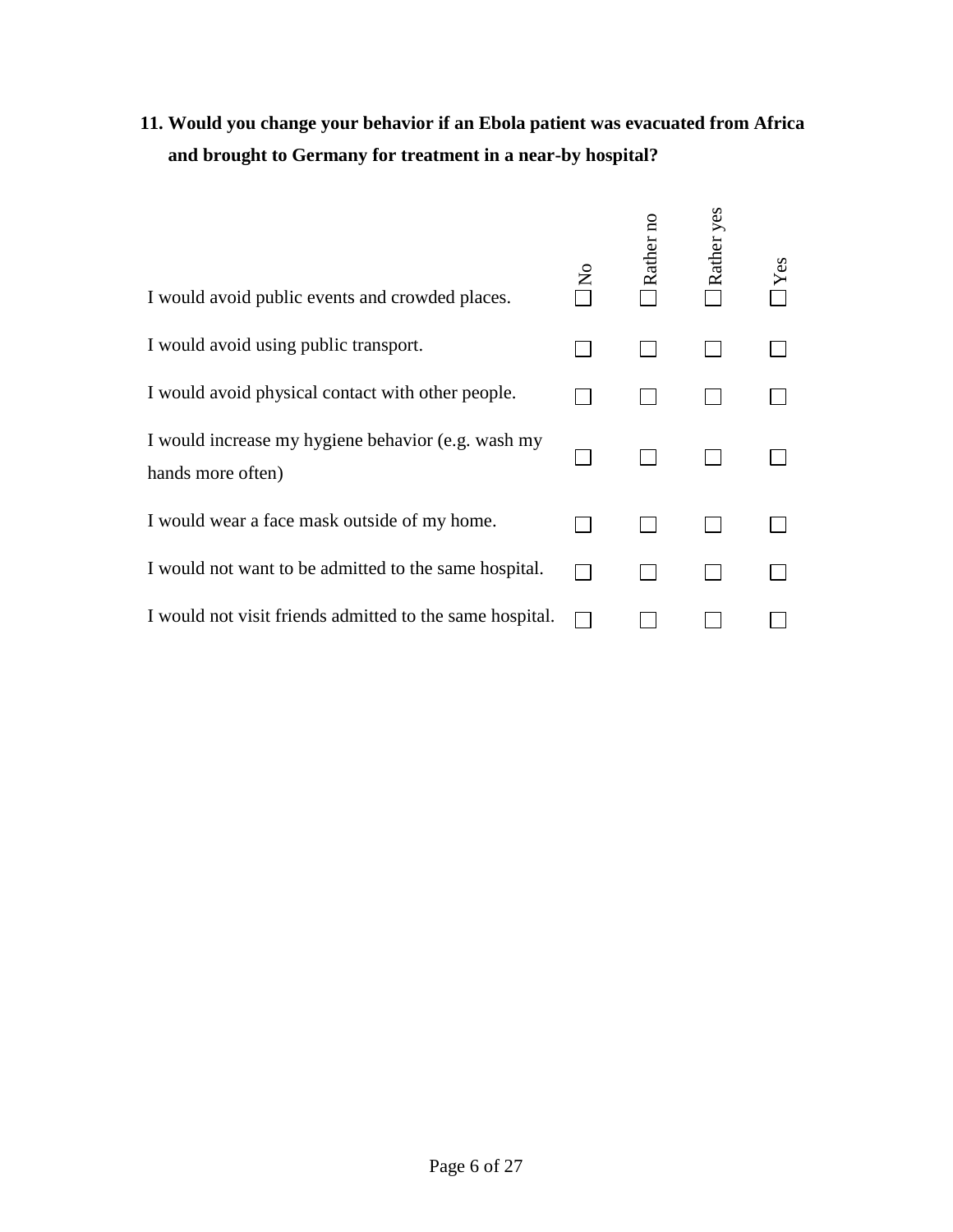# **12. Should the following measures be introduced to prevent the spread of Ebola to Europe?**

| Provide information on Ebola to all travelers                                                                                         | Not on any<br>account | Not encouraged | Encouraged | Yes, absolutely |
|---------------------------------------------------------------------------------------------------------------------------------------|-----------------------|----------------|------------|-----------------|
| coming from affected areas and provide advice in<br>case one develops signs and symptoms                                              |                       |                |            |                 |
| Get personal information of all travelers coming<br>from affected areas and control their health for three<br>weeks long upon arrival |                       |                |            |                 |
| Forbid return transport for Germans who get<br>infected during aid missions in West Africa                                            |                       |                |            |                 |
| Forbid bringing Ebola patients for treatment to<br>Germany                                                                            |                       |                |            |                 |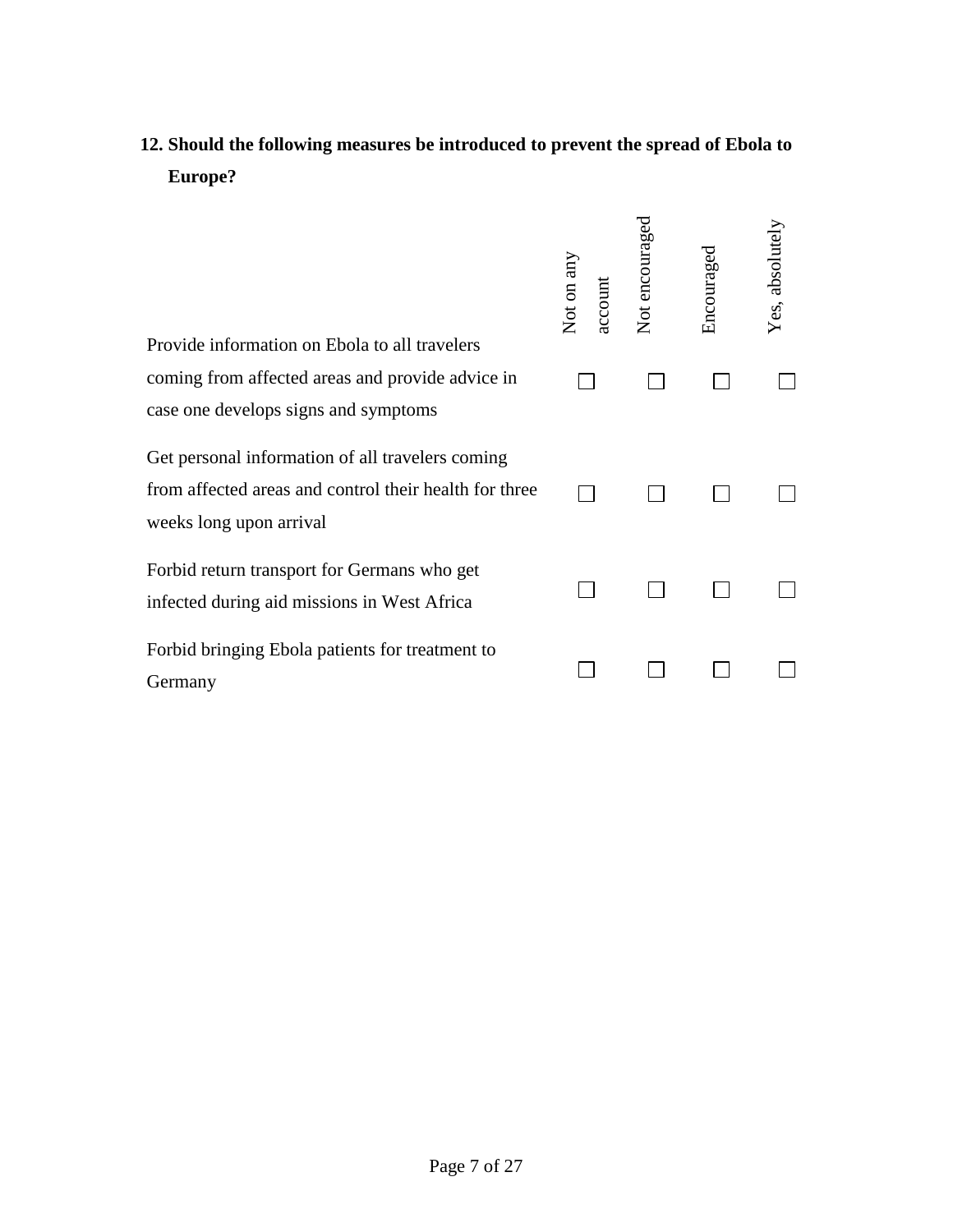# **13. Should the following measures be introduced to prevent the spread of Ebola to Europe?**

| Measure temperature for all travelers coming from                                                                                                                                   | Not on any<br>account | Rather no | Rather yes | Yes, absolutely |
|-------------------------------------------------------------------------------------------------------------------------------------------------------------------------------------|-----------------------|-----------|------------|-----------------|
| affected countries upon arrival at Europe with<br>subsequent quarantine for those with high<br>temperature                                                                          |                       |           |            |                 |
| Measure temperature for all travelers coming from<br>affected countries when they are about to <u>leave</u><br>Africa with subsequent quarantine for those with<br>high temperature |                       |           |            |                 |
| Three weeks of mandatory quarantine for all<br>volunteers returning from aid missions in West<br>Africa                                                                             |                       |           |            |                 |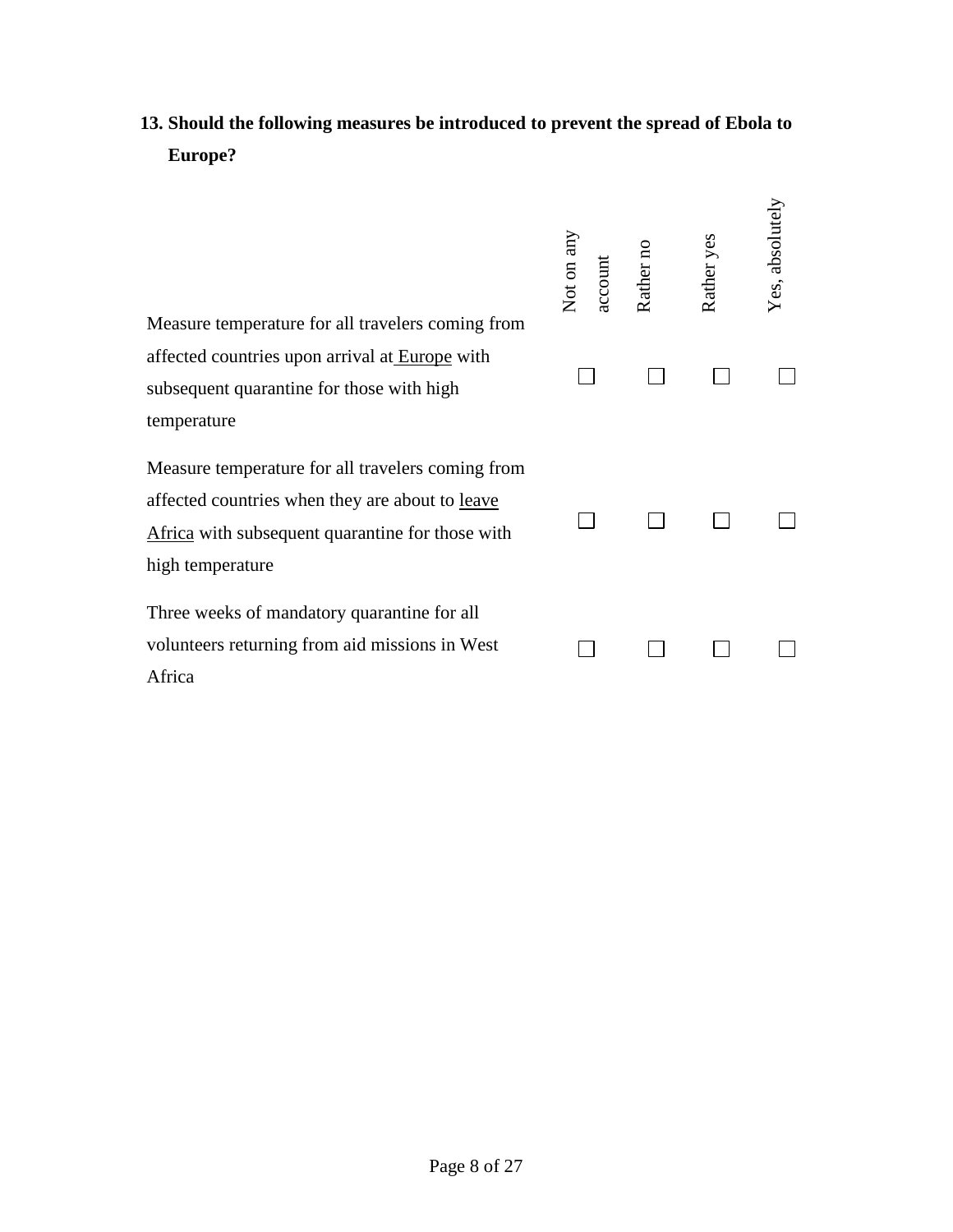# **14. Should the following measures be introduced to prevent the spread of Ebola to Europe?**

| Entry restrictions for people from affected countries                                                                  | Not on any<br>account | Rather | yes<br>Rather | Yes, absolutely |
|------------------------------------------------------------------------------------------------------------------------|-----------------------|--------|---------------|-----------------|
| Forbid travelling from Germany to affected<br>countries in Africa                                                      |                       |        |               |                 |
| Compulsory vaccination against Ebola for all<br>inhabitants of affected countries as soon as a<br>vaccine is available |                       |        |               |                 |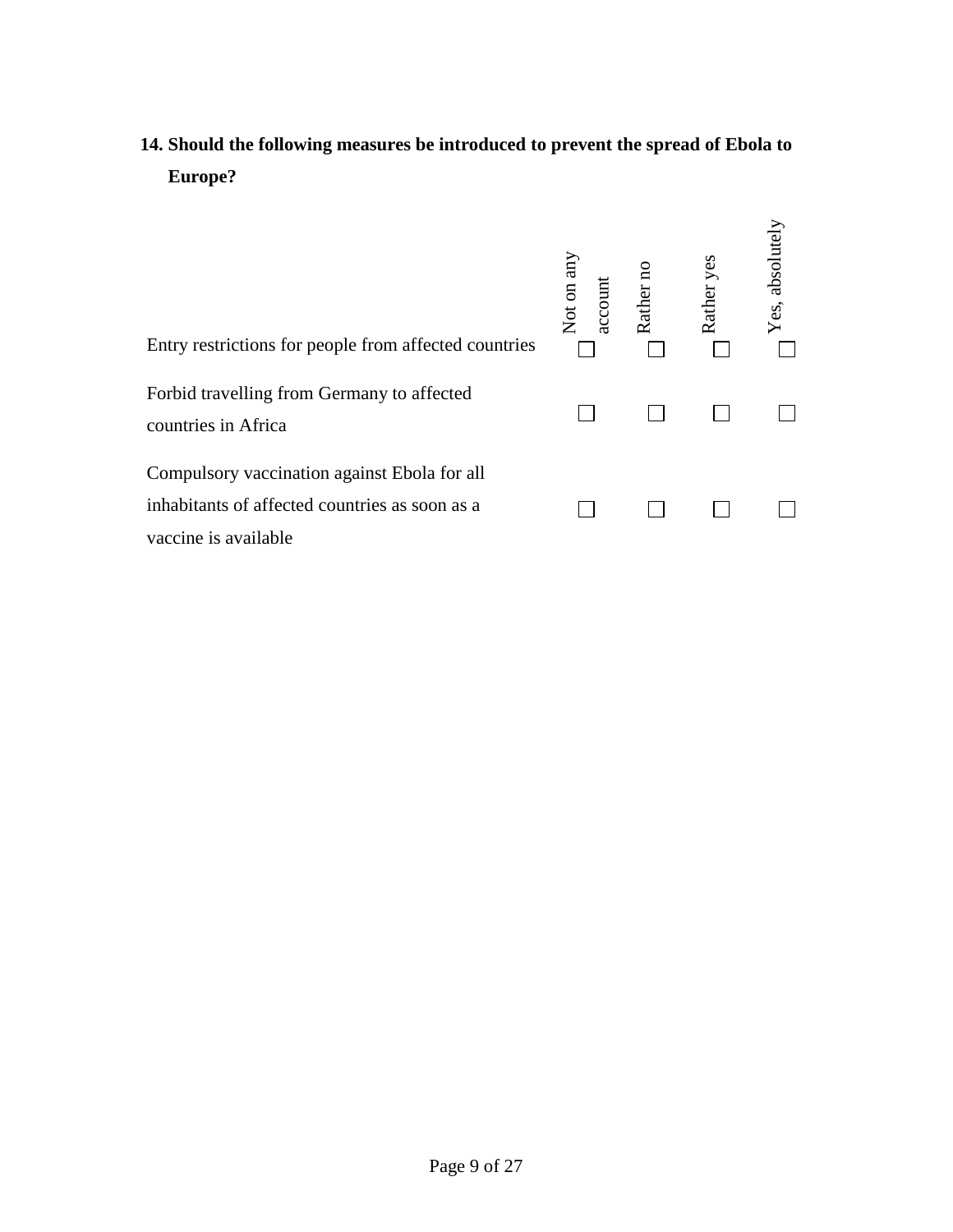#### **Personal commitment**

- **15. Would you volunteer to fight EVD in West Africa if your experience and knowledge were needed and if your personal situation and your health allowed so?**
- $\Box$ Yes  $\Box$  Likely  $\Box$  Don't know
- $\Box$ Unlikely  $\Box$  No

#### **16. What would be the main reason not to volunteer?**

- $\Box$  I would be worried about getting infected.
- $\Box$  I think that the help would not be useful.
- $\Box$  I would be worried that I might not return to Germany if I get infected.
- $\Box$  I would be worried about not being able to get back to Germany because of an entry restriction.
- $\Box$  I think every country should solve its problems by itself without depending on help from other countries.
	- **17. Would you support a nonrecurring, compulsory, and income-related payment for the fight against Ebola in Africa?**

| Yes | $\Box$ Likely |  | $\Box$ Don't know |
|-----|---------------|--|-------------------|
|-----|---------------|--|-------------------|

| Unlikely |  | N٥ |
|----------|--|----|
|----------|--|----|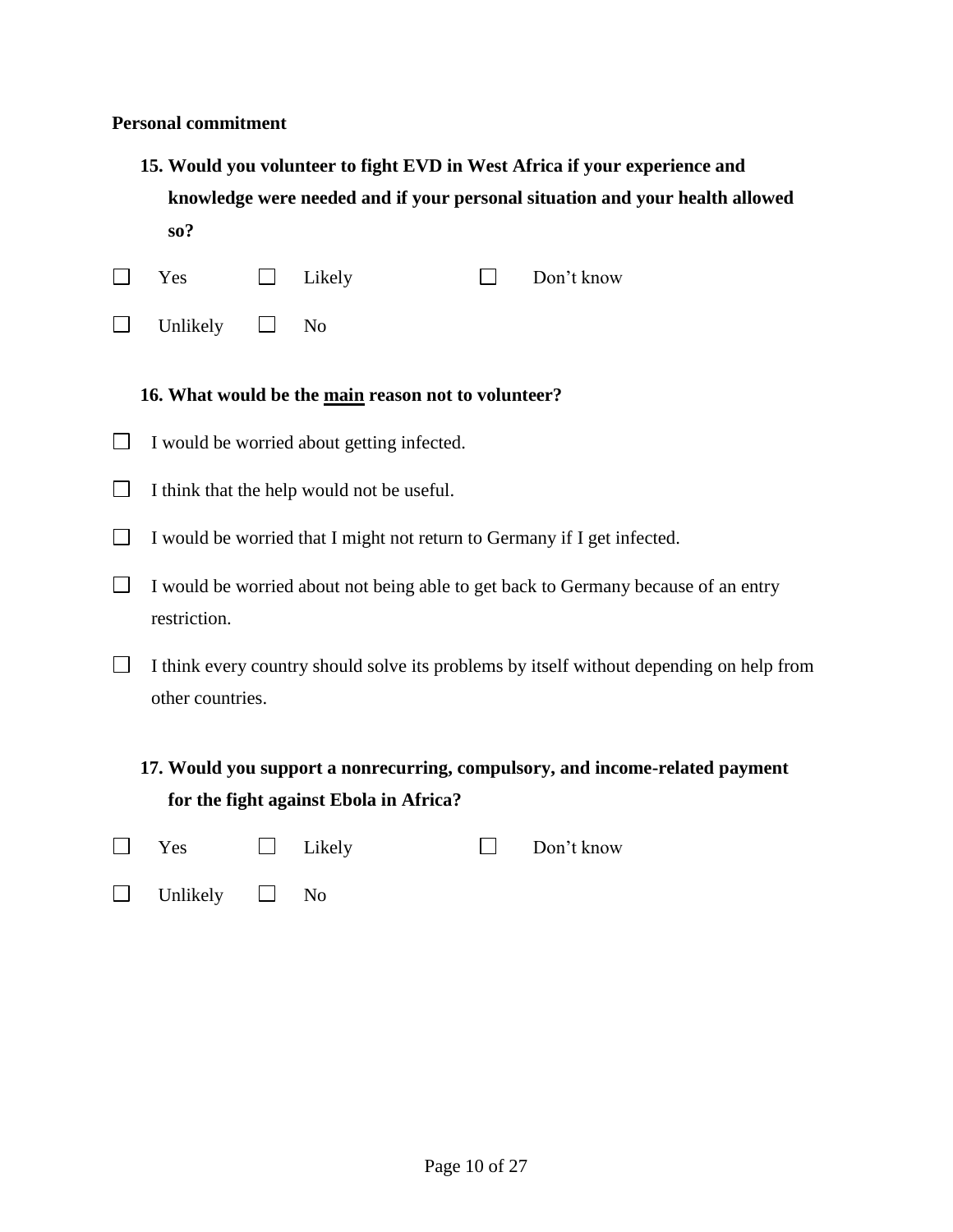### **18.** *[if not no]* **Which sum would you pay for the cause?**

- $\Box$  Up to 10 $\epsilon$  $\Box$  11 to 20 $\epsilon$
- $\Box$  21 to 50 $\epsilon$
- $\Box$  51 to 100 $\epsilon$
- $\Box$  101 to 200€
- More than 200€

#### **Vaccination**

**19. If a vaccine against Ebola existed, would you opt for the vaccination even if you do not plan to visit affected countries in West Africa and do not have contact with Ebola patients ever?** 

| $\Box$ Yes |  | $\Box$ No |  |  | $\Box$ Don't know |
|------------|--|-----------|--|--|-------------------|
|------------|--|-----------|--|--|-------------------|

**20.** *[if not no]* **Would you still do so if the vaccine was associated with occasional mild side effects?** 

| $\Box$ Yes |  | $\Box$ No |  |  | $\Box$ Don't know |
|------------|--|-----------|--|--|-------------------|
|------------|--|-----------|--|--|-------------------|

**21.** *[if not no]* **Would you still do so if the vaccine was associated with rare and severe side effects?**

|  |  | $\Box$ No |  | $\Box$ Don't know |
|--|--|-----------|--|-------------------|
|--|--|-----------|--|-------------------|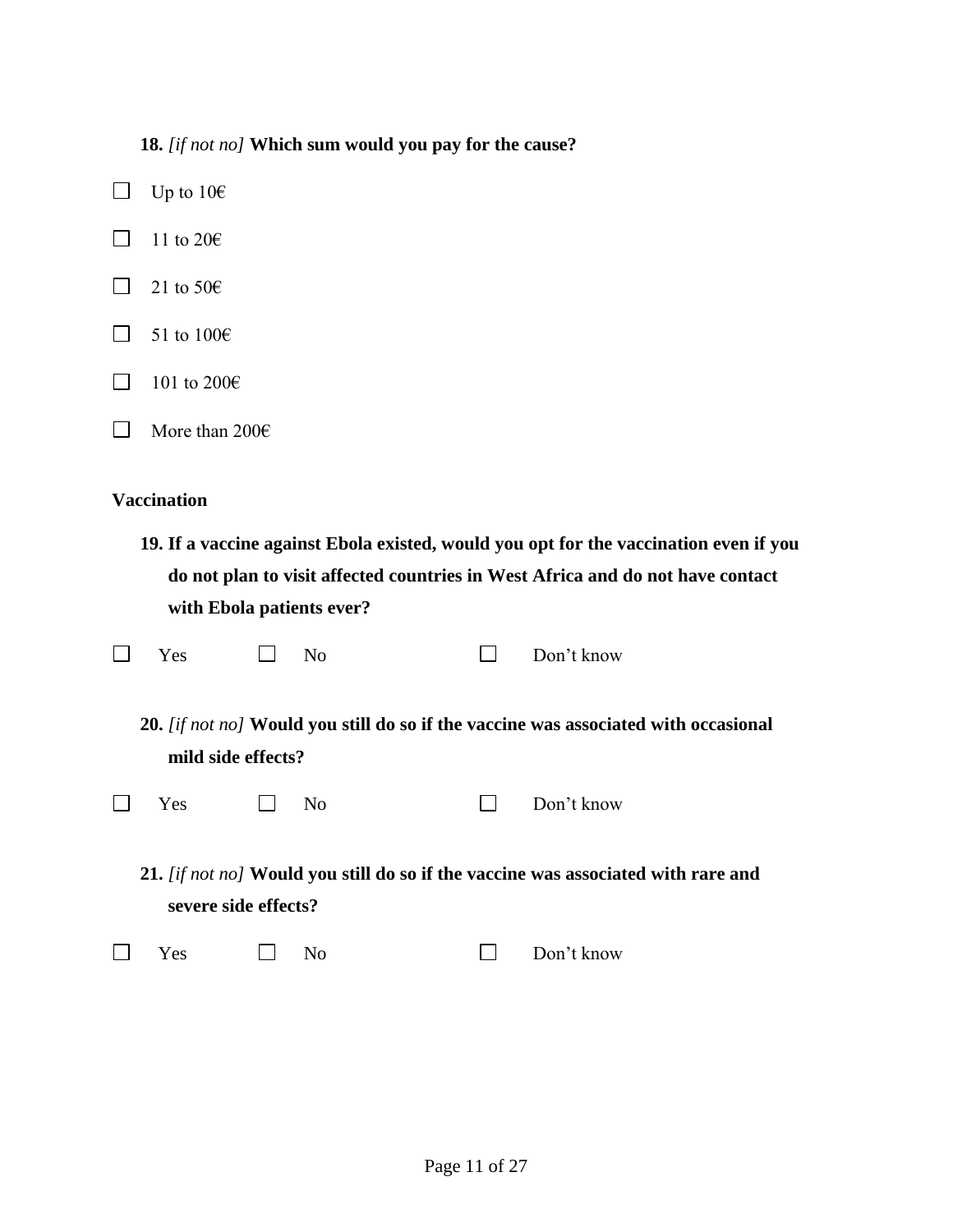**22. Should there be a compulsory vaccination against Ebola for the medical staff in Germany?** 

| Yes                                                                                   |  | N <sub>0</sub> |  | Don't know                                                                                                                                           |  |  |
|---------------------------------------------------------------------------------------|--|----------------|--|------------------------------------------------------------------------------------------------------------------------------------------------------|--|--|
|                                                                                       |  |                |  | 23. Should there be a compulsory vaccination against Ebola for the general<br>population in Germany if the number of EVD cases in Germany increased? |  |  |
| Yes                                                                                   |  | N <sub>0</sub> |  | Don't know                                                                                                                                           |  |  |
| 24. A vaccine must be tested for safety and efficacy. In which country should this be |  |                |  |                                                                                                                                                      |  |  |

**done?**   $\gtrsim$ 

|                                          | Yes          | $\frac{1}{\sqrt{2}}$ Don <sup>3</sup> |              |
|------------------------------------------|--------------|---------------------------------------|--------------|
| In the country that develops the vaccine |              |                                       |              |
| In the affected countries of West Africa | $\mathbf{1}$ |                                       | $\mathbf{1}$ |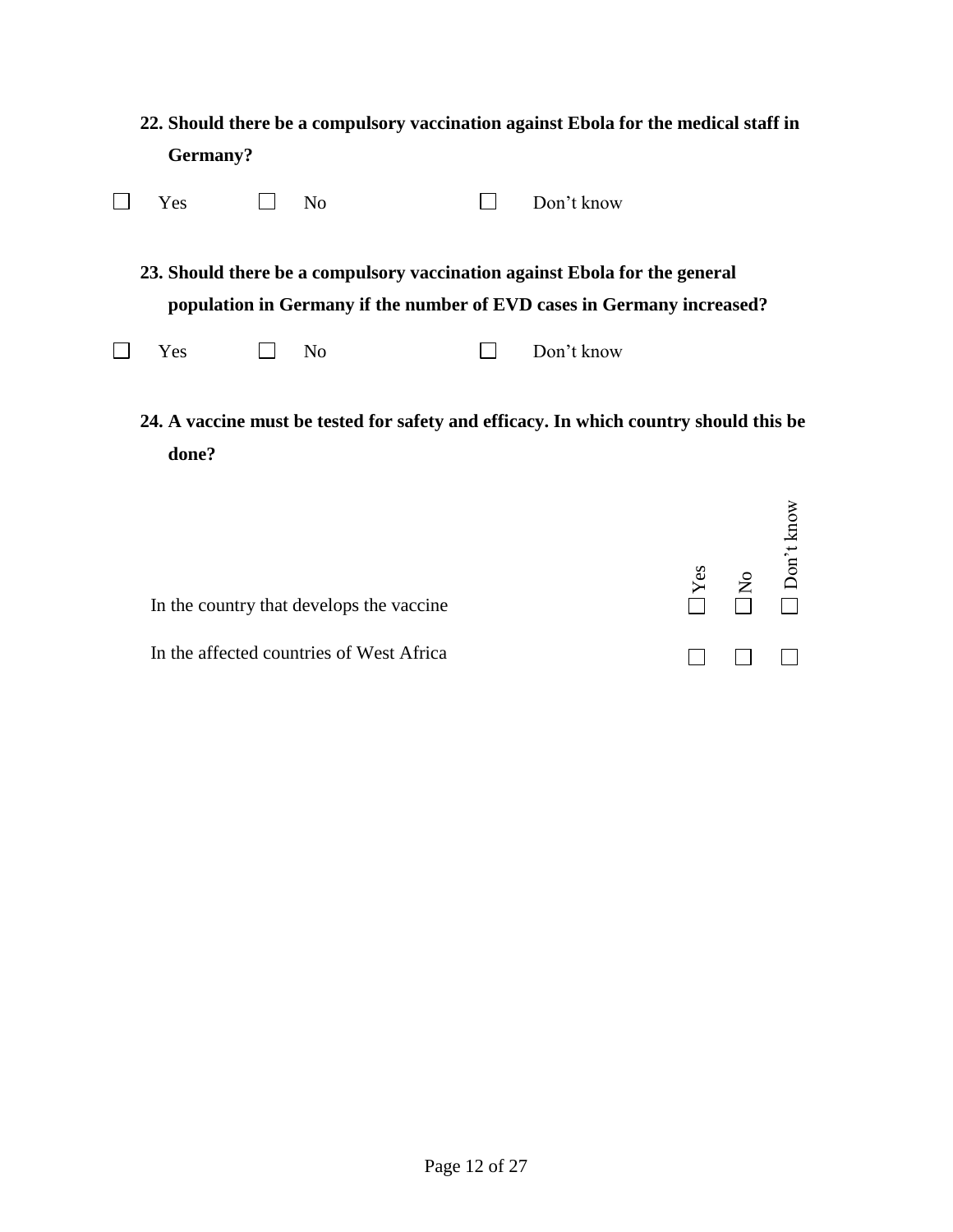### **Activities about Ebola**

### **25. Have you changed your media use since the Ebola outbreak has become public?**

| I use the Internet more often/in addition to inform myself about Ebola. |  |
|-------------------------------------------------------------------------|--|
| I use television more often/in addition to inform myself about Ebola.   |  |
| I use the radio more often/in addition to inform myself about Ebola.    |  |
| I use print media more often/in addition to inform myself about Ebola.  |  |
| I use information from public institutions (e.g. Robert Koch-Institute, |  |
| World Health Organization) more often/in addition to inform myself      |  |
| about Ebola.                                                            |  |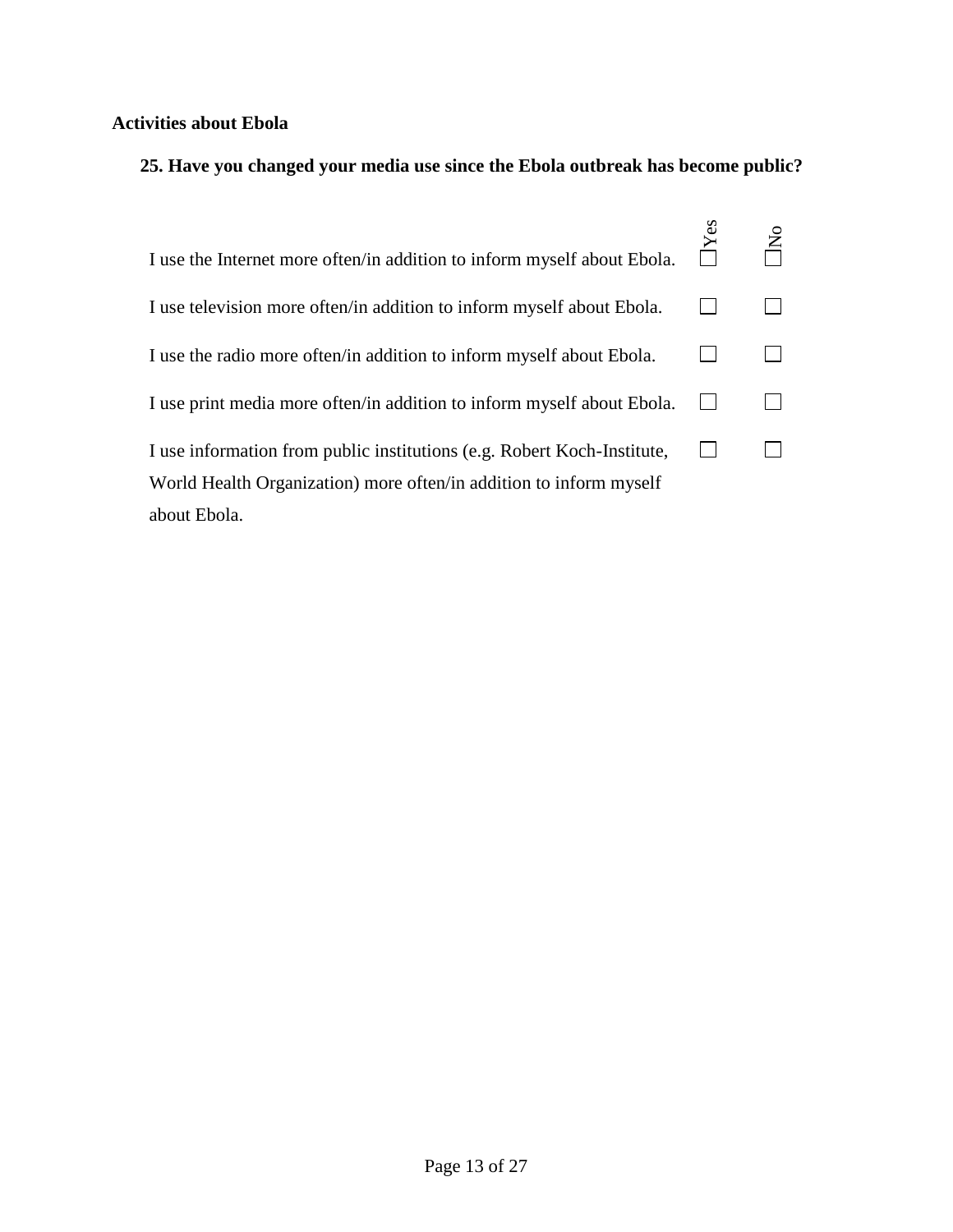#### **26. Did you do something among the following list of actions in connection to Ebola?**

#### *Multiple choice*

- $\Box$  Write a letter to the editor or a blog entry about Ebola in a paper or on the Internet
- $\Box$  Write a comment to an article in the Internet (e.g. Tagesschau.de, Spiegel online)
- $\Box$  Discussion in the circle of acquaintances
- Adhered to preventive measures at work
- Donations
- $\Box$ Participation in information events
- $\Box$ Organizing an information event
- $\Box$  Offer to participate in aid missions in Africa
- $\Box$  Offer to help in Germany

#### **27. At your workplace, do you have contact to…?**

| patients or persons in need of care?                               |  |
|--------------------------------------------------------------------|--|
| more than 10 persons a day (e.g. students, customers, colleagues)? |  |

#### **Submit**

Thank you for your answers!

Get information about Ebola:

- <http://www.bzga.de/?sid=1295>
- [www.rki.de/ebola](http://www.rki.de/ebola)
- [http://www.auswaertiges](http://www.auswaertiges-amt.de/cae/servlet/contentblob/675054/publicationFile/196334/Ebola_Westafrika.pdf)[amt.de/cae/servlet/contentblob/675054/publicationFile/196334/Ebola\\_Westafrika.pdf](http://www.auswaertiges-amt.de/cae/servlet/contentblob/675054/publicationFile/196334/Ebola_Westafrika.pdf)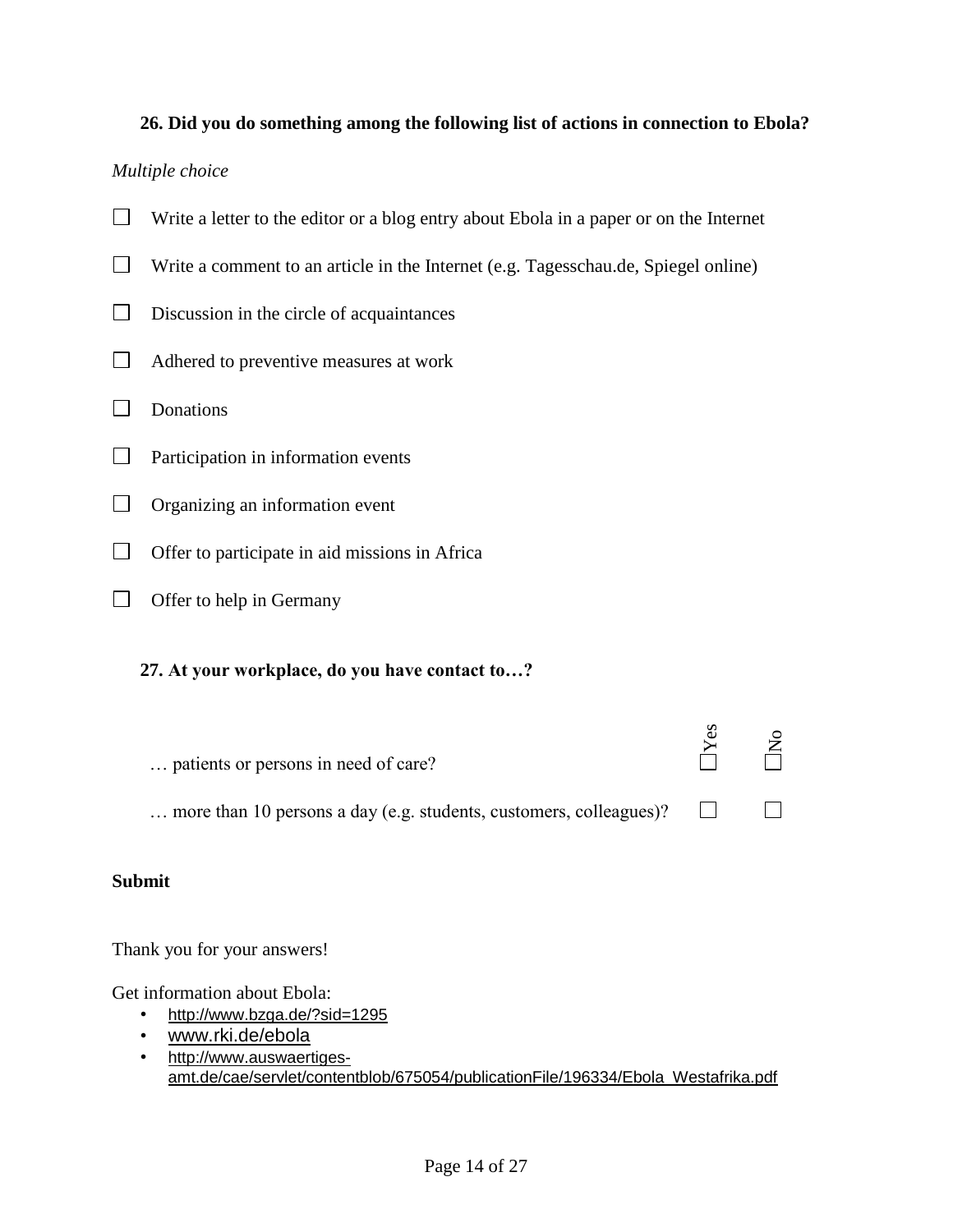#### **Umfrage zu Ebola**

Im März 2014 wurde aus Guinea (West-Afrika) ein gehäuftes Auftreten der Ebola-Virus-Erkrankung berichtet. Die Krankheit breitete sich in den folgenden Monaten nach Sierra Leone, Liberia, Nigeria und in den Senegal aus und wird von der Weltgesund-heitsorganisation als Bedrohung der internationalen Gesundheit eingestuft.

Wir interessieren uns dafür, was Sie über diesen Ausbruch denken und wie/ob Ebola Ihren Alltag in Deutschland beeinflusst.

#### **Ebola-Virus-Erkrankung**

Ländern?

| 7.  | Haben Sie persönlich Angst vor Ebola?                                                                                              |              |                                                                            |   |   |  |   |  |            |  |  |
|-----|------------------------------------------------------------------------------------------------------------------------------------|--------------|----------------------------------------------------------------------------|---|---|--|---|--|------------|--|--|
|     | Ja                                                                                                                                 |              | Nein                                                                       |   |   |  |   |  |            |  |  |
|     |                                                                                                                                    |              |                                                                            |   |   |  |   |  |            |  |  |
| 8.  |                                                                                                                                    |              | [falls ja] Wie stark ist Ihre Angst vor Ebola?                             |   |   |  |   |  |            |  |  |
|     |                                                                                                                                    |              | Bitte kreuzen Sie eine Zahl von $1 =$ , gering" bis $5 =$ , sehr stark" an |   |   |  |   |  |            |  |  |
|     |                                                                                                                                    | $\mathbf{1}$ | $\overline{2}$                                                             | 3 | 4 |  | 5 |  |            |  |  |
|     | gering                                                                                                                             |              |                                                                            |   |   |  |   |  | sehr stark |  |  |
| 9.  | Weniger gut<br>Mittelmäßig<br>Nicht gut<br>Sehr gut<br>Gut<br>Wie schätzen Sie Ihr Wissen über die Ebola-Virus-<br>Erkrankung ein? |              |                                                                            |   |   |  |   |  |            |  |  |
| 10. | Wie gut fühlen Sie sich von Medien informiert über<br>die Situation in den von Ebola betroffenen afrikanischen                     |              |                                                                            |   |   |  |   |  |            |  |  |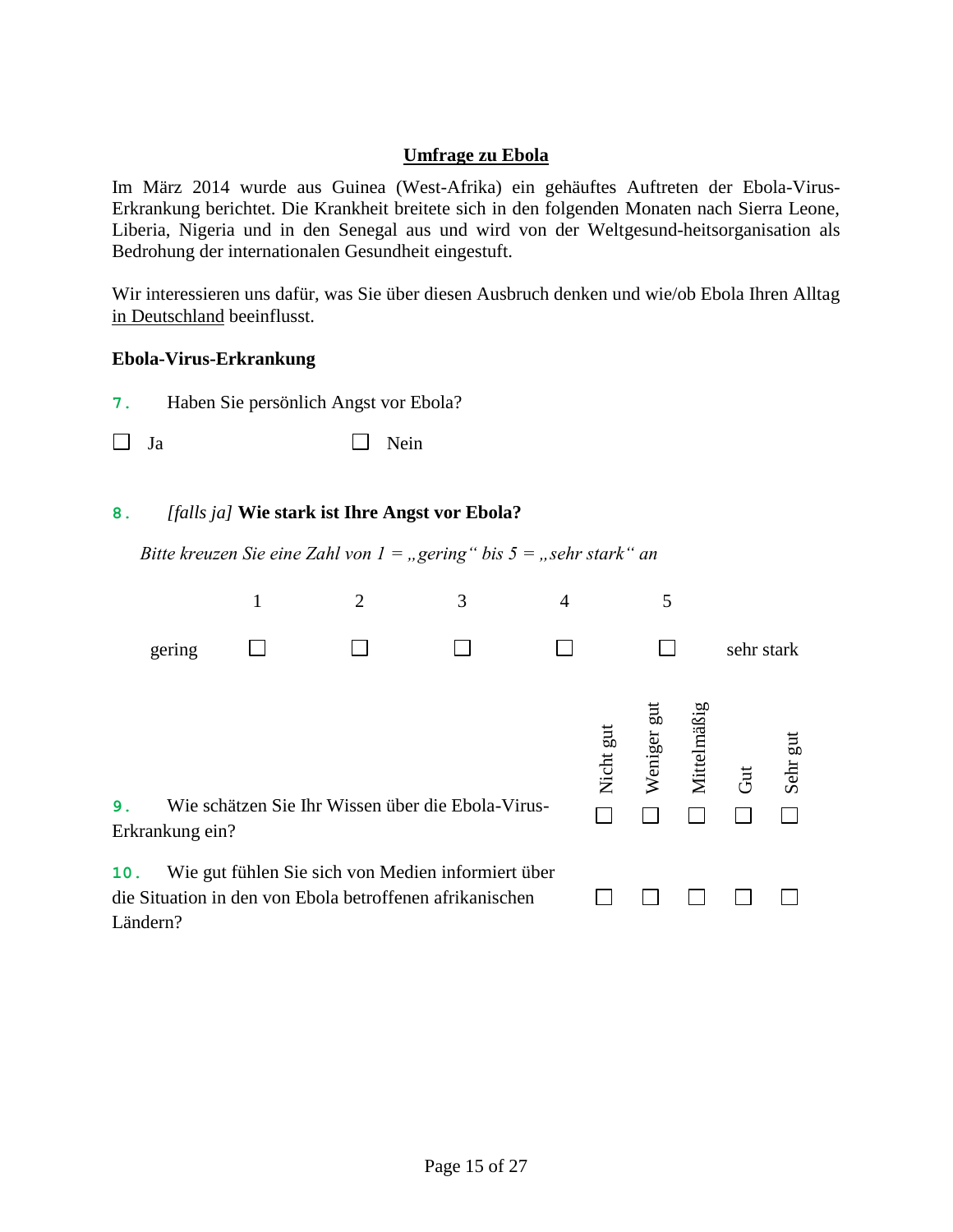### **Ansteckungsgefahr**

**11.** Wie kann das Ebola-Virus übertragen werden?

| Über direkten körperlichen Kontakt zu Ebola-Erkrankten oder<br>-Verstorbenen                                                         | $\Xi$          | Nein | Weiß nicht |
|--------------------------------------------------------------------------------------------------------------------------------------|----------------|------|------------|
| Über direkten körperlichen Kontakt zu Personen, die sich mit Ebola                                                                   |                |      |            |
| angesteckt haben, aber noch keine Symptome zeigen                                                                                    |                |      |            |
| Durch die Luft, wenn Ebola-Erkrankte niesen oder husten                                                                              |                |      |            |
| Durch Gegenstände, die mit Körperflüssigkeiten von Ebola-Erkrankten in<br>Kontakt gekommen sind, z. B. Kleidung, Bettwäsche, Besteck | $\mathbb{I}^a$ | Nein | Weiß nich  |
| Durch Trinkwasser                                                                                                                    |                |      |            |
| Durch in Deutschland produzierte Lebensmittel                                                                                        |                |      |            |
| Bei gemeinsamem Aufenthalt mit Ebola-Erkrankten in einem Raum, z.B.<br>Busfahrt, ohne direkten körperlichen Kontakt                  |                |      |            |
| Durch wildlebende Säugetiere in Afrika (Affen, Fledermäuse)                                                                          |                |      |            |
| Durch wildlebende Säugetiere in Deutschland (Ratten, Füchse)                                                                         |                |      |            |
| Durch Insekten in Afrika (Moskitos, Tsetsefliegen)                                                                                   |                |      |            |
| Durch Insekten in Deutschland (Mücken)                                                                                               |                |      |            |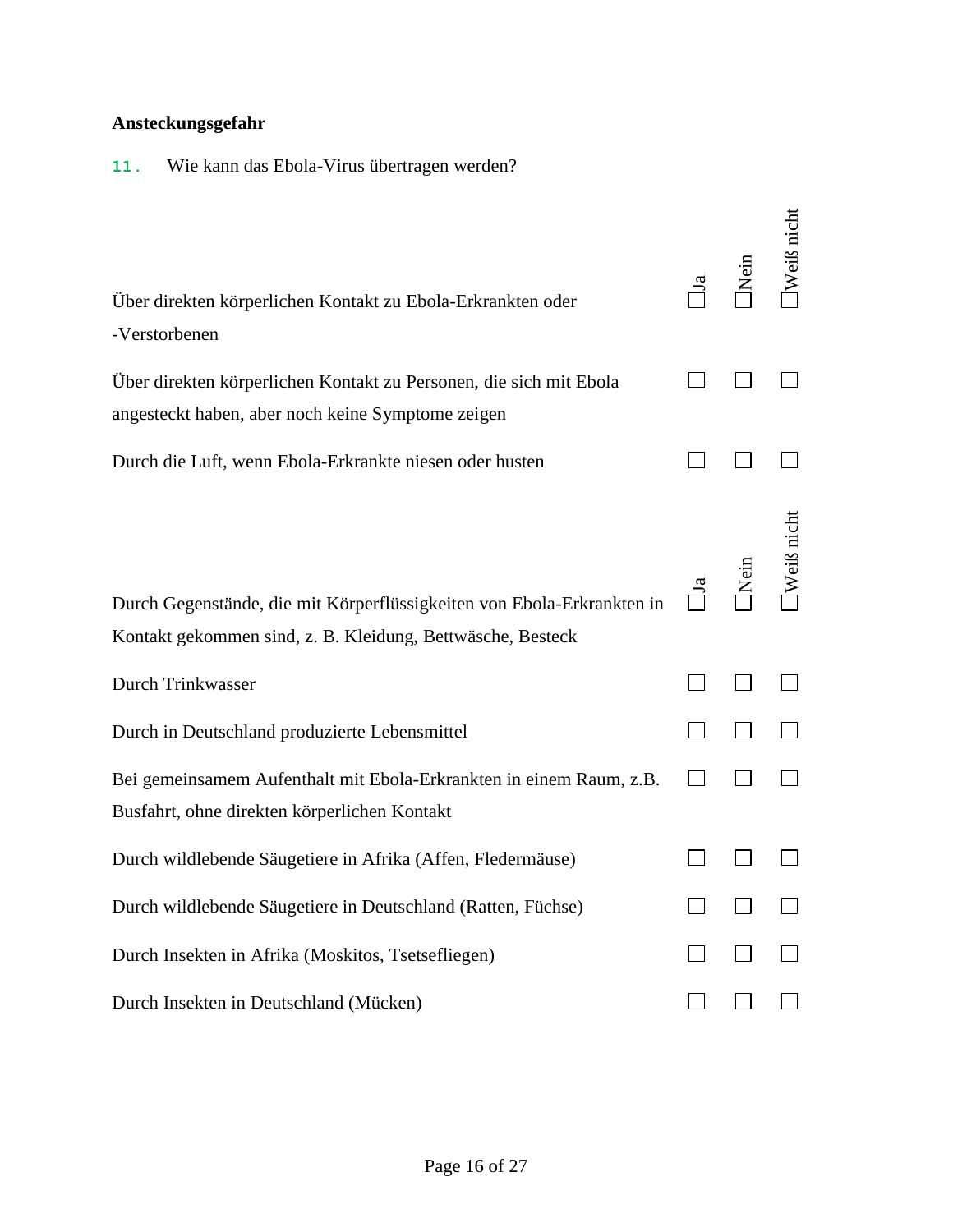| an Ihrem Arbeitsplatz?                                                                                | <b>Nein</b> | Eher nein | Eher ja |  |
|-------------------------------------------------------------------------------------------------------|-------------|-----------|---------|--|
| in öffentlichen Verkehrsmitteln (Bus, Bahn etc.)?                                                     |             |           |         |  |
| in öffentlichen Einrichtungen (Schule, Kindergarten, )<br>oder bei öffentlichen Veranstaltungen?      |             |           |         |  |
| am Flughafen in Deutschland?                                                                          |             |           |         |  |
| als Patient in einem deutschen Krankenhaus?                                                           |             |           |         |  |
| in einer Arztpraxis in Deutschland?                                                                   |             |           |         |  |
| bei einer für dieses Jahr geplanten Urlaubsreise oder<br>Dienstreise in Länder mit Erkrankungsfällen? |             |           |         |  |
| durch Lebensmittel aus West-Afrika?                                                                   |             |           |         |  |
| durch andere Produkte aus West-Afrika (Schnitzereien,<br>Schalen, ?                                   |             |           |         |  |

**12.** Wenn Sie an die aktuelle weltweite Situation bezüglich Ebola denken: Befürchten Sie, dass Sie sich mit Ebola infizieren könnten…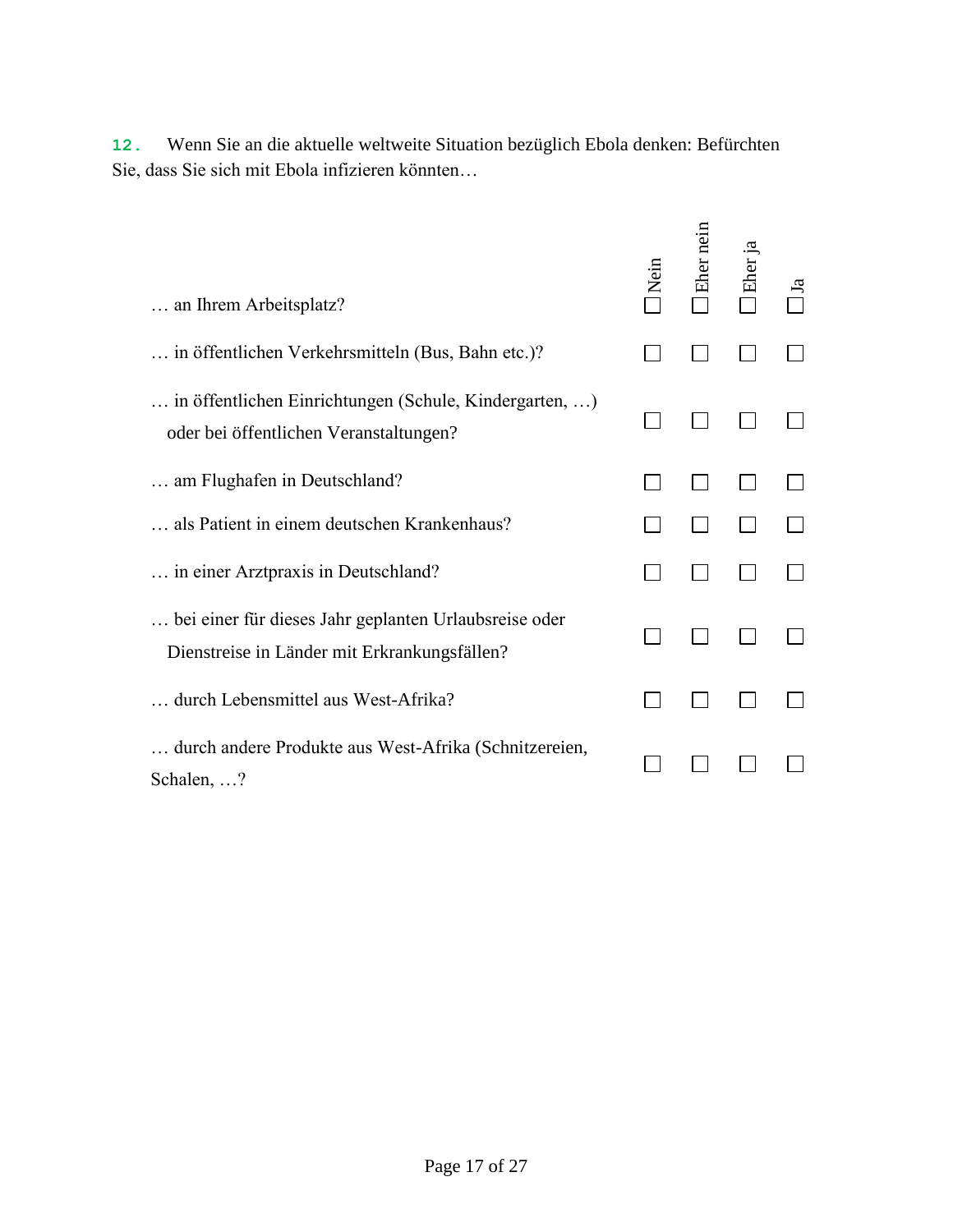#### **13. Befürchten Sie, dass…**

| in den nächsten 3 Monaten Personen nach Deutschland<br>einreisen, bei denen erst nach Einreise auffällt, dass sie<br>angesteckt sind?                                 | Nein        | Eher nein | Eher ja  | ದ |
|-----------------------------------------------------------------------------------------------------------------------------------------------------------------------|-------------|-----------|----------|---|
| sich in Deutschland in den nächsten 6 Monaten vereinzelt<br>Personen mit dem Ebola-Virus anstecken und erkranken?                                                     | <b>Nein</b> | Eher nein | IEher ja |   |
| sich das Ebola-Virus in Deutschland in den nächsten 6<br>Monaten in der allgemeinen Bevölkerung so verbreitet wie<br>jetzt in den betroffenen Ländern in West-Afrika? |             |           |          |   |

#### **Persönliches Verhalten und Schutzmaßnahmen**

### **14. Wenn Sie für die nächste Woche eine Urlaubsreise in die betroffenen Gebiete in West-Afrika gebucht hätten, was würden Sie tun?**

- Die Reise antreten.
- Die Reise stornieren, aber nur, wenn die Kosten erstattet werden würden.
- Die Reise stornieren, auch wenn 100% des gezahlten Reisepreises verfallen würden.
- $\Box$  Die Reise stornieren, aber nur bis zu einem Verlust von  $\Box \Box$  % des Reisepreises.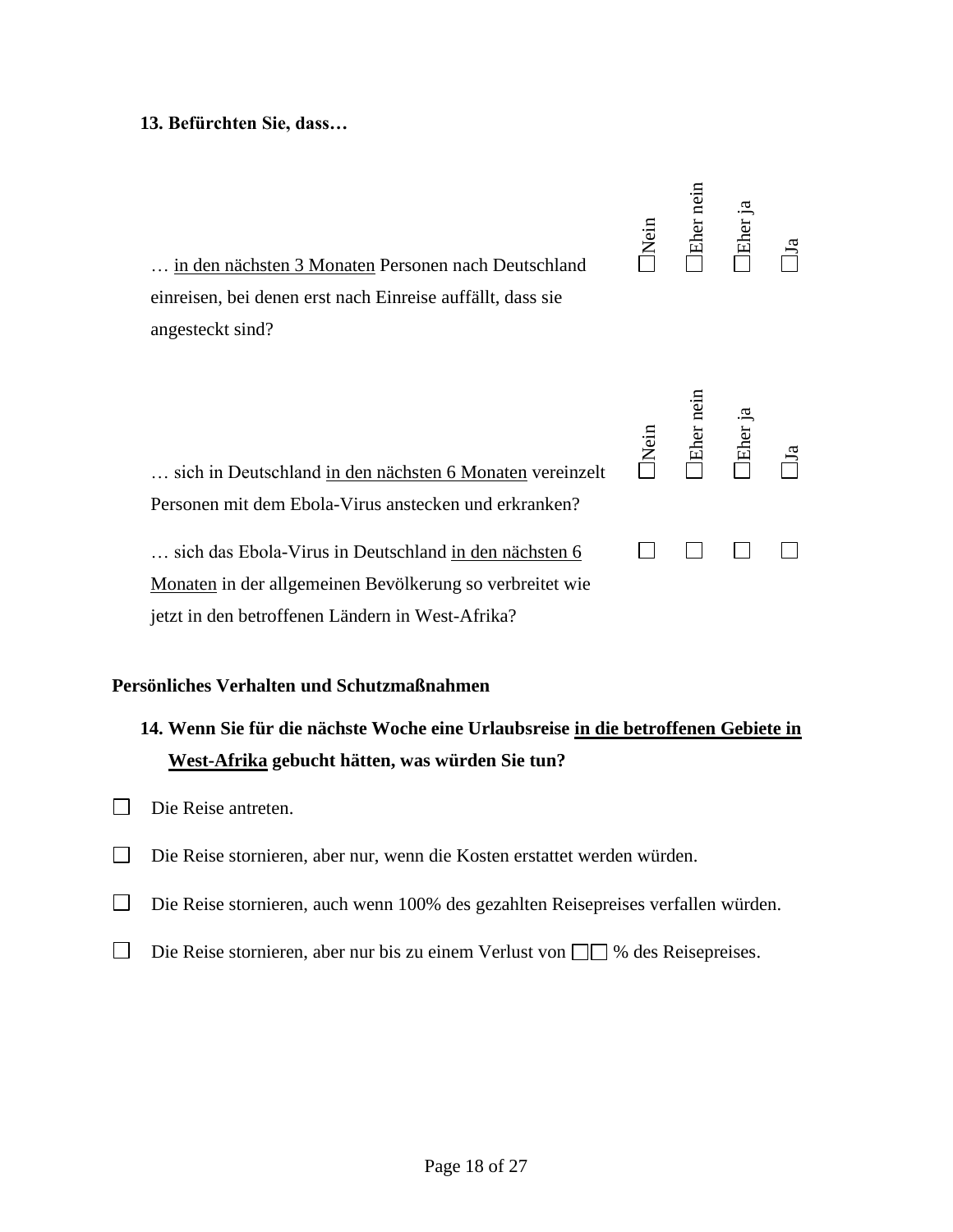# **15. Wenn Sie für die nächste Woche eine Urlaubsreise in nicht betroffene Teile von Afrika gebucht hätten, was würden Sie tun?**

- Die Reise antreten.
- Die Reise stornieren, aber nur, wenn die Kosten erstattet werden würden.
- Die Reise stornieren, auch wenn 100% des gezahlten Reisepreises verfallen würden.
- $\Box$  Die Reise stornieren, aber nur bis zu einem Verlust von  $\Box \Box$  % des Reisepreises.

## **16. Haben Sie Ihr Verhalten seit dem Bekanntwerden des Ebola-Ausbruchs in West-Afrika verändert?**

| Ich habe Lebensmittel auf Vorrat eingekauft.                                               |  |
|--------------------------------------------------------------------------------------------|--|
| Ich meide in meinem Bekanntenkreis den Kontakt zu Personen, die aus<br>Afrika stammen.     |  |
| Ich meide an öffentlichen Plätzen den Kontakt zu Personen, die aus<br>Afrika stammen.      |  |
| Ich gehe nicht mehr zu öffentlichen Veranstaltungen (Fußballspiele,<br>Theater, $\dots$ ). |  |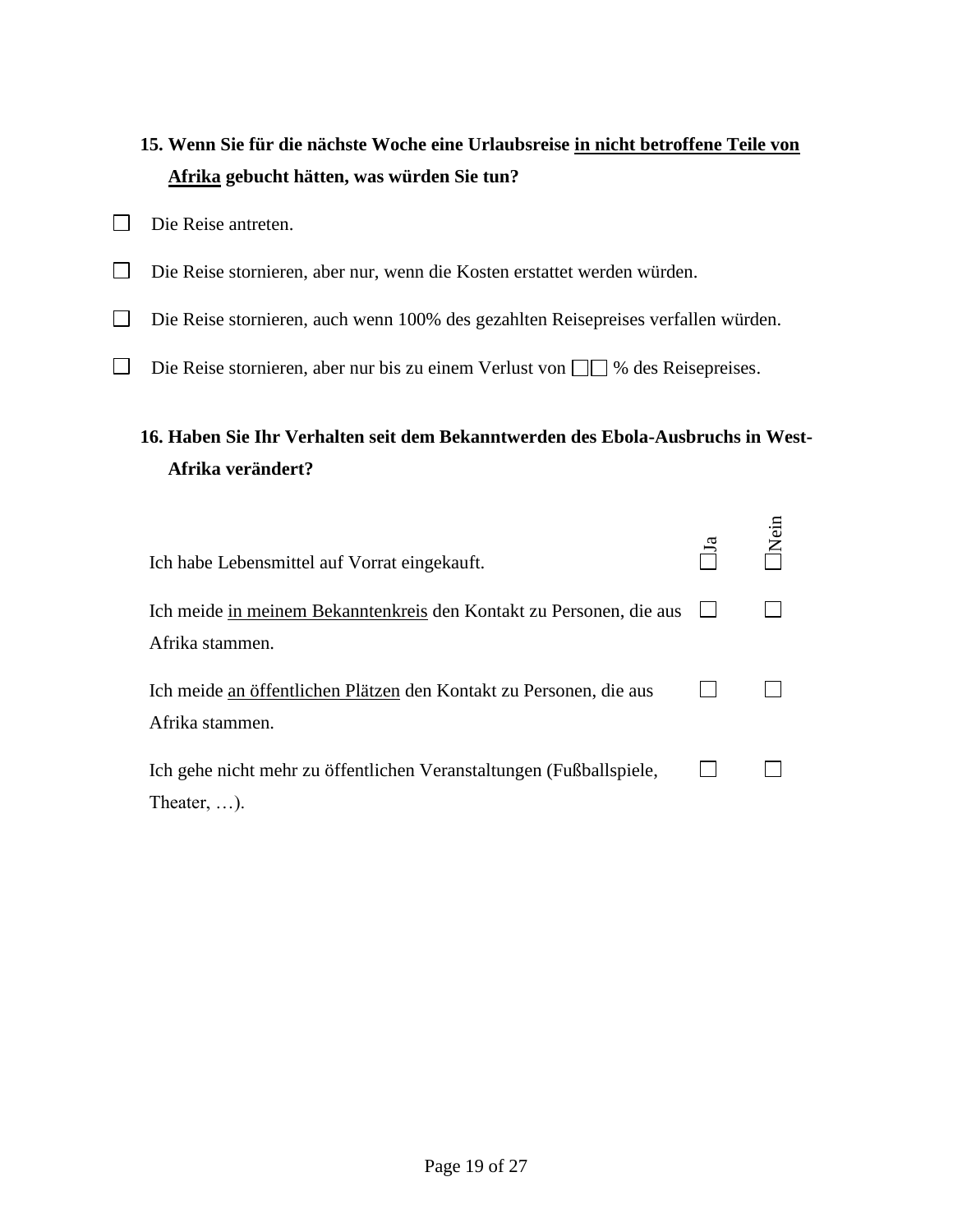# **17. Würden Sie Ihr Verhalten ändern, wenn in einem Krankenhaus in Ihrer Nähe auf der Isolierstation ein aus Afrika eingeflogener Ebola-Patient liegen würde?**

|                                                                                    | Nein | Eher nein | Eher ja | Ъ, |
|------------------------------------------------------------------------------------|------|-----------|---------|----|
| Ich würde öffentliche Plätze/Veranstaltungen oder<br>Menschenansammlungen meiden.  |      |           |         |    |
| Ich würde öffentliche Verkehrsmittel meiden.                                       |      |           |         |    |
| Ich würde Körperkontakt meiden (anderen Personen<br>nicht die Hand geben etc.).    |      |           |         |    |
| Ich würde stärker auf Hygiene achten (häufigeres<br>Händewaschen o.Ä.).            |      |           |         |    |
| Ich würde außerhalb meiner Wohnung eine<br>Atemschutzmaske tragen.                 |      |           |         |    |
| Ich würde nicht in dasselbe Krankenhaus eingewiesen<br>werden wollen.              |      |           |         |    |
| Ich würde Freunde/Angehörige, die im selben<br>Krankenhaus liegen, nicht besuchen. |      |           |         |    |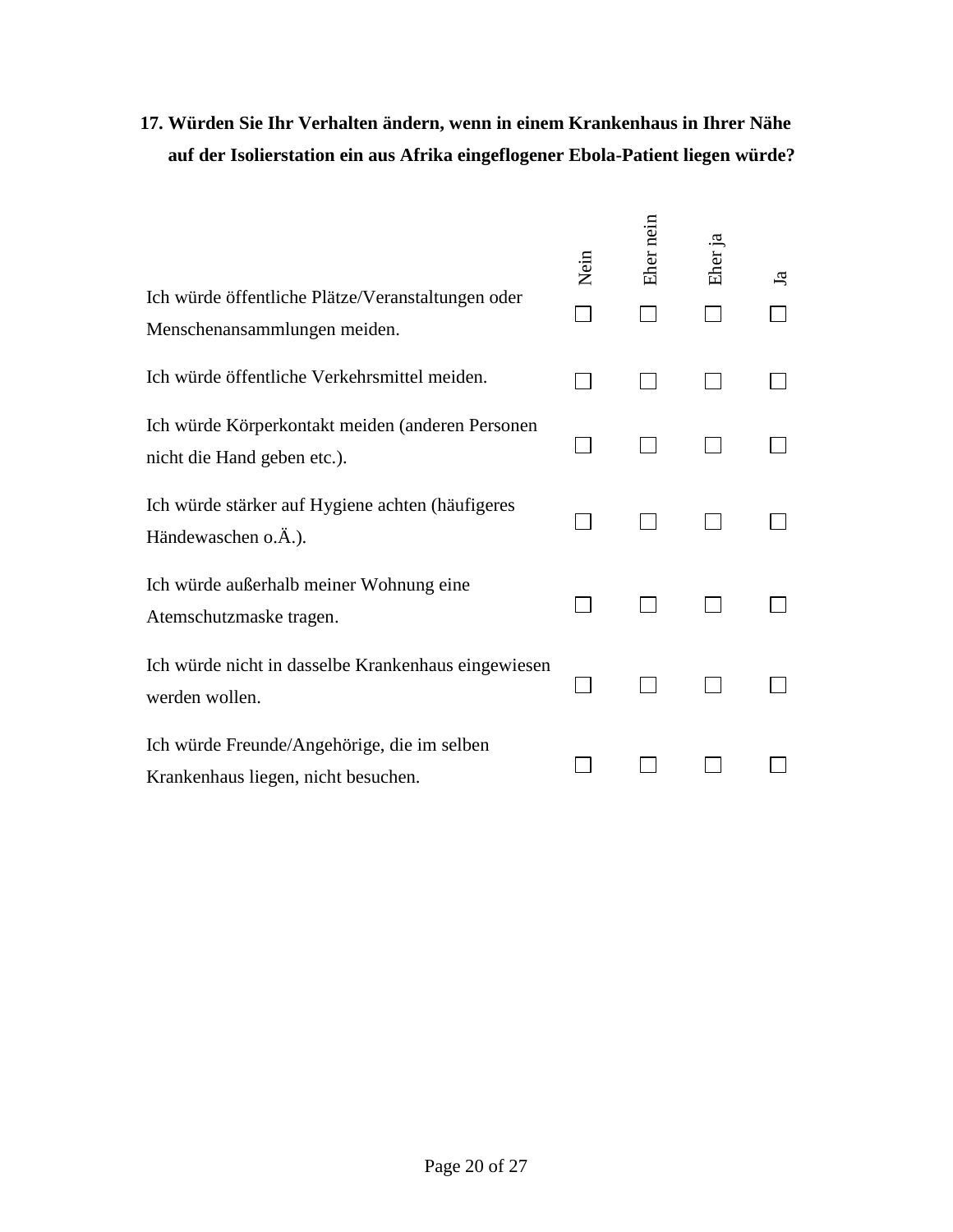# **18. Sollten folgende Maßnahmen eingesetzt werden, um eine Ausbreitung der Ebola-Epidemie nach Europa zu vermeiden?**

| Verteilen von speziellen Informationen am        | Nein, auf | keinen Fal | Eher nein | Eher ja | Ja, unbedingt |
|--------------------------------------------------|-----------|------------|-----------|---------|---------------|
| Flughafen an alle Einreisenden aus den           |           |            |           |         |               |
| betroffenen afrikanischen Ländern, auf welche    |           |            |           |         |               |
| Krankheitszeichen sie bei sich achten sollen und |           |            |           |         |               |
| wohin sie sich bei Auftreten von Symptomen       |           |            |           |         |               |
| wenden sollen                                    |           |            |           |         |               |
| Namentliche Erfassung aller einreisenden         |           |            |           |         |               |
| Flugpassagiere aus betroffenen afrikanischen     |           |            |           |         |               |
| Ländern und 3-wöchige Gesundheitskontrolle       |           |            |           |         |               |
| durch Gesundheitsämter in Deutschland            |           |            |           |         |               |
| Verbot des Rücktransports für in Afrika          |           |            |           |         |               |
| hilfeleistende Deutsche, die dort an Ebola       |           |            |           |         |               |
| erkrankt sind                                    |           |            |           |         |               |
| Einreiseverbot für Bürger aus betroffenen        |           |            |           |         |               |
| afrikanischen Ländern, die zur Behandlung        |           |            |           |         |               |
| einreisen würden                                 |           |            |           |         |               |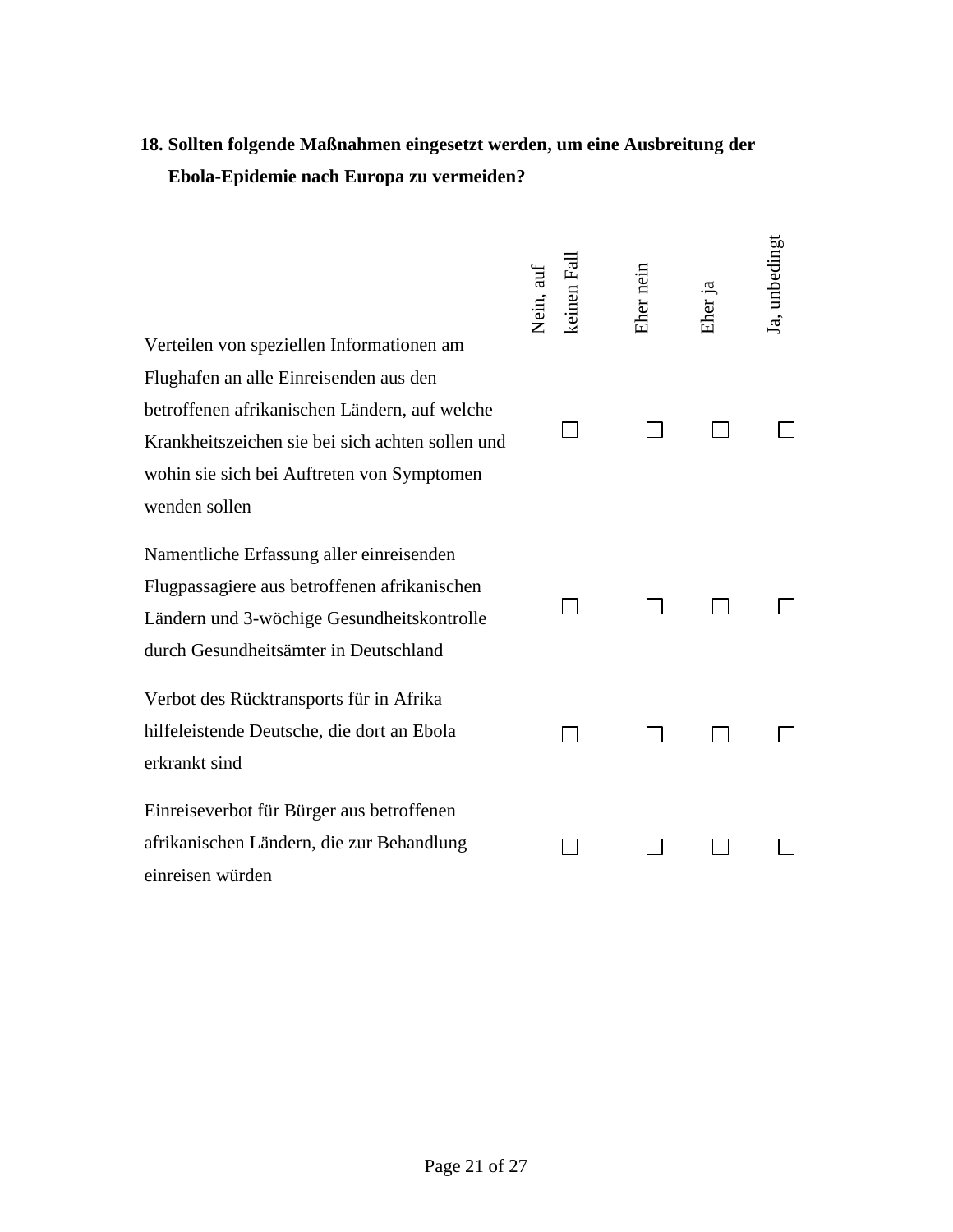### **19. Sollten folgende Maßnahmen eingesetzt werden, um eine Ausbreitung der Ebola-Epidemie nach Europa zu vermeiden?**

Messung der Körper-Temperatur bei allen einreisenden Flugpassagieren aus betroffenen afrikanischen Ländern bei Ankunft in Europa mit anschließender 3-wöchiger Isolierung für Personen mit erhöhter Temperatur

Messung der Körper-Temperatur bei allen ausreisenden Flugpassagieren aus betroffenen afrikanischen Ländern beim Abflug in Afrika mit anschließender 3-wöchiger Isolierung im Abflugland und Einreiseverbot für Personen mit erhöhter Temperatur

3-wöchige Isolierung nach Einreise in Deutschland für alle Personen, die in Afrika Hilfe geleistet haben und dann nach Deutschland zurückkehren, auch wenn kein Verdacht auf Ebola besteht

| keinen Fall<br>Nein, auf | Eher nein | Eher ja | Ja, unbedingt |
|--------------------------|-----------|---------|---------------|
|                          |           |         |               |
|                          |           |         |               |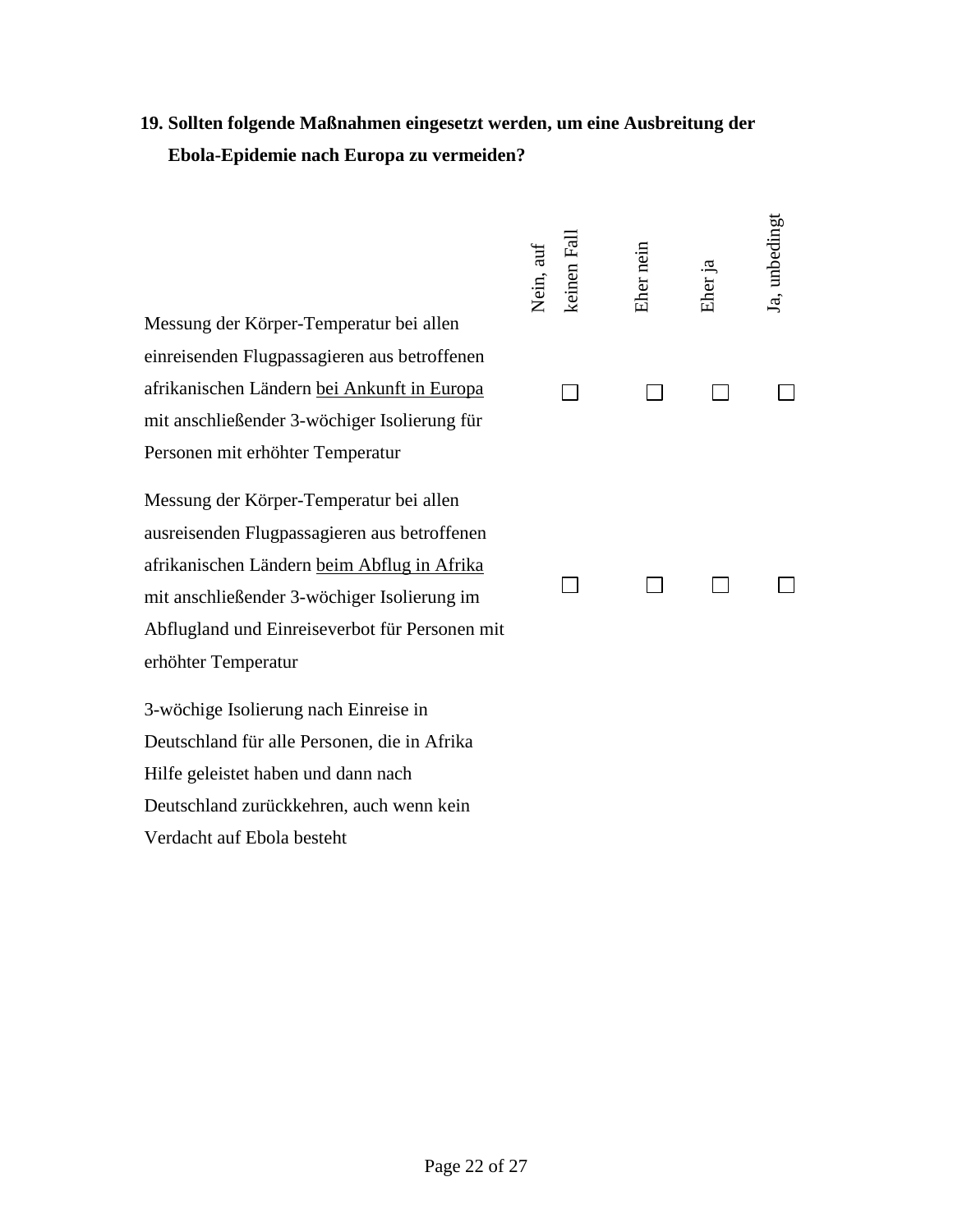# **20. Sollten folgende Maßnahmen eingesetzt werden, um eine Ausbreitung der Ebola-Epidemie nach Europa zu vermeiden?**

| Verbot der Einreise aus betroffenen afrikanischen     | 日<br>Nein, auf<br>keinen | Eher nein | Eher ja | Ja, unbedingt |
|-------------------------------------------------------|--------------------------|-----------|---------|---------------|
| Ländern (keine Vergabe von Visa), auch wenn kein      |                          |           |         |               |
| Verdacht auf Ebola besteht                            |                          |           |         |               |
| Verbot der Ausreise aus Deutschland in betroffene     |                          |           |         |               |
| afrikanische Gebiete                                  |                          |           |         |               |
| Impfplicht für alle Bewohner der betroffenen          |                          |           |         |               |
| afrikanischen Gebiete, sobald ein Impfstoff verfügbar |                          |           |         |               |
| ist                                                   |                          |           |         |               |

#### **Persönlicher Einsatz**

**21. Angenommen, Ihre Erfahrung und Ihr Wissen würden gebraucht, um in Afrika vor Ort Hilfeleistungen zu erbringen: Würden Sie sich zur Verfügung stellen, wenn Ihre persönliche Situation es zuließe?** 

| $\Box$ Ja |  |  | $\Box$ Eher ja |  | $\Box$ Weiß nicht |
|-----------|--|--|----------------|--|-------------------|
|-----------|--|--|----------------|--|-------------------|

 $\Box$ Eher nein  $\Box$  Nein

#### **22. Was wäre für Sie der wichtigste Grund, sich nicht zur Verfügung zu stellen?**

- □ Ich hätte Angst vor Ansteckung.
- $\Box$  Ich glaube, dass die Hilfe nicht sinnvoll ist.
- $\Box$  Ich hätte Angst, im Falle einer Erkrankung nicht nach Deutschland zurückgebracht werden zu können.
- Ich hätte Angst, nicht nach Deutschland zurückkehren zu dürfen (in dem Fall, dass die Grenzen vollständig geschlossen werden würden).
- Ich glaube, jedes Land sollte seine Probleme selbst lösen ohne Helfer aus dem Ausland.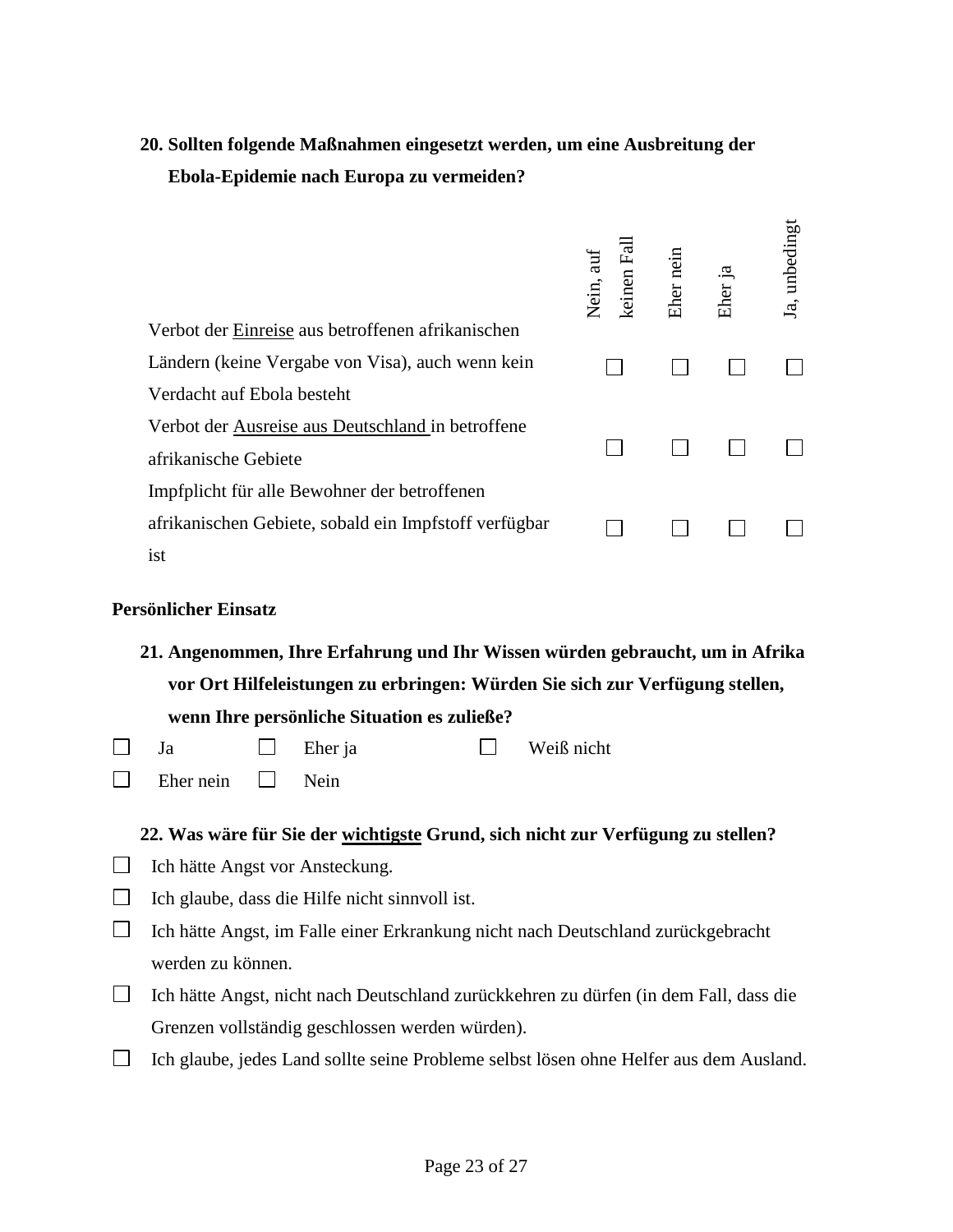|                                                                                 |                                                                               |  |                                              |  | 23. Angenommen, in Deutschland solle eine einmalige, verpflichtende,         |  |  |
|---------------------------------------------------------------------------------|-------------------------------------------------------------------------------|--|----------------------------------------------|--|------------------------------------------------------------------------------|--|--|
|                                                                                 | einkommensabhängige Abgabe zur Bekämpfung von Ebola in Afrika erhoben         |  |                                              |  |                                                                              |  |  |
|                                                                                 |                                                                               |  | werden: Würden Sie dies befürworten?         |  |                                                                              |  |  |
| $\Box$                                                                          | Ja                                                                            |  | Eher ja                                      |  | Weiß nicht                                                                   |  |  |
|                                                                                 | Eher nein                                                                     |  | Nein                                         |  |                                                                              |  |  |
|                                                                                 | 24. [falls nicht nein] Welchen Betrag wären Sie bereit, in diesem Rahmen zur  |  |                                              |  |                                                                              |  |  |
|                                                                                 | Verfügung zu stellen?                                                         |  |                                              |  |                                                                              |  |  |
| $\Box$                                                                          | Bis zu $10 \in$                                                               |  |                                              |  |                                                                              |  |  |
|                                                                                 | 11 bis 20 €                                                                   |  |                                              |  |                                                                              |  |  |
|                                                                                 | 21 bis 50 $\epsilon$                                                          |  |                                              |  |                                                                              |  |  |
|                                                                                 | 51 bis 100 €                                                                  |  |                                              |  |                                                                              |  |  |
|                                                                                 | 101 bis 200 €                                                                 |  |                                              |  |                                                                              |  |  |
| $\mathsf{L}$                                                                    | Mehr als 200 $\in$                                                            |  |                                              |  |                                                                              |  |  |
|                                                                                 | <b>Impfung</b>                                                                |  |                                              |  |                                                                              |  |  |
|                                                                                 | 25. Wenn es eine zugelassene Impfung gegen Ebola gäbe, würden Sie sich        |  |                                              |  |                                                                              |  |  |
|                                                                                 | vorbeugend impfen lassen (auch wenn Sie nicht vorhaben, in betroffene Gebiete |  |                                              |  |                                                                              |  |  |
|                                                                                 |                                                                               |  |                                              |  | in West-Afrika zu reisen, und keine beruflichen Kontakte mit Ebola-Patienten |  |  |
|                                                                                 | haben)?                                                                       |  |                                              |  |                                                                              |  |  |
| $\Box$                                                                          | Ja                                                                            |  | Nein                                         |  | Weiß nicht                                                                   |  |  |
| 26. [falls nicht nein] Würden Sie dies auch machen, wenn bekannt wäre, dass die |                                                                               |  |                                              |  |                                                                              |  |  |
|                                                                                 |                                                                               |  | Impfung gelegentlich Komplikationen auslöst? |  |                                                                              |  |  |
|                                                                                 | Ja                                                                            |  | Nein                                         |  | Weiß nicht                                                                   |  |  |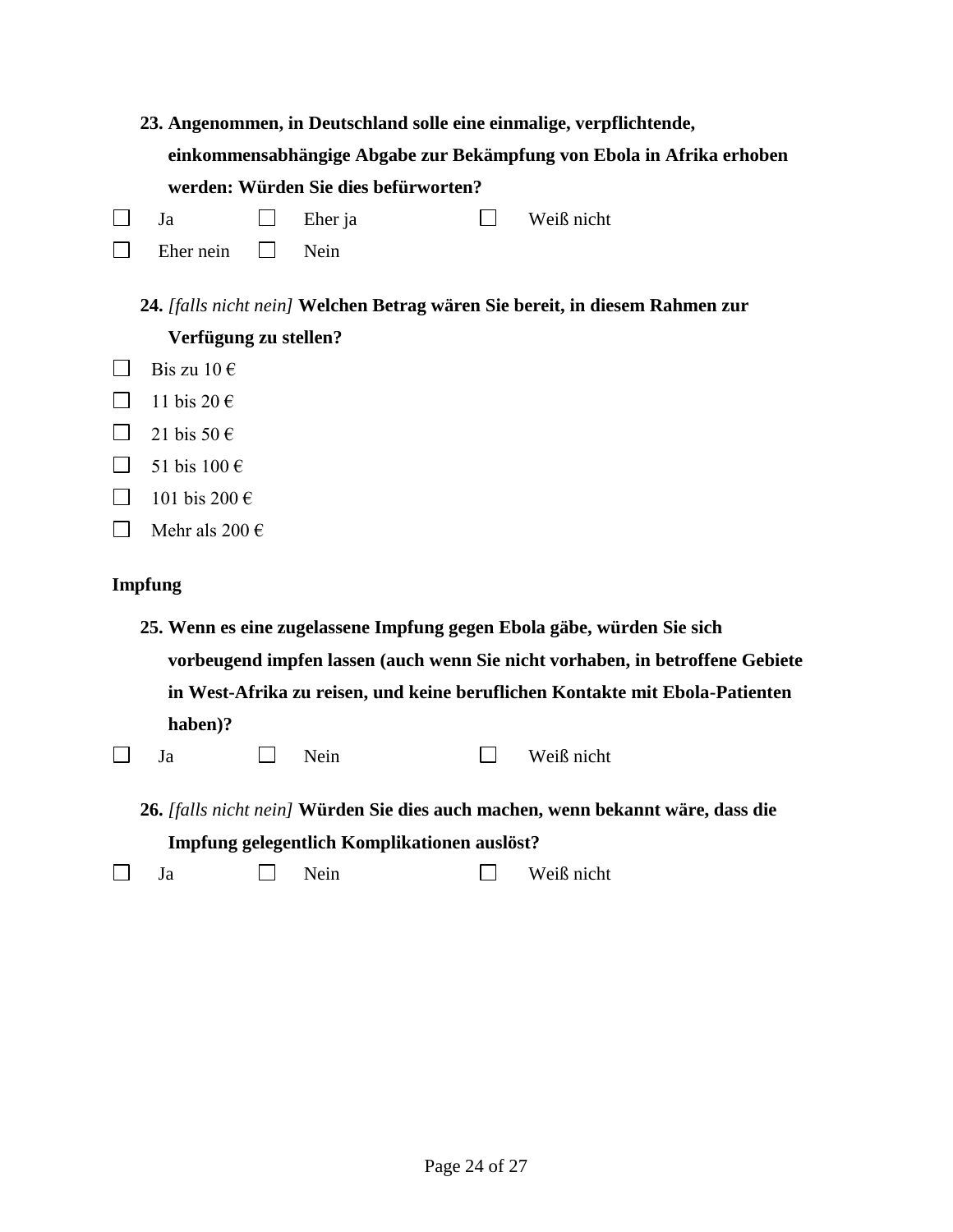|    |                  |                               |  | 27. [falls nicht nein] Würden Sie dies auch machen, wenn bekannt wäre, dass die                                                                               |  |
|----|------------------|-------------------------------|--|---------------------------------------------------------------------------------------------------------------------------------------------------------------|--|
|    |                  |                               |  | Impfung extrem selten schwere Komplikationen auslöst?                                                                                                         |  |
| Ja |                  | Nein                          |  | Weiß nicht                                                                                                                                                    |  |
|    |                  |                               |  | 28. Sollte Ihrer Meinung nach das medizinische Personal in Deutschland                                                                                        |  |
|    |                  |                               |  | verpflichtend gegen Ebola geimpft werden (wenn es einen zugelassenen                                                                                          |  |
|    | Impfstoff gäbe)? |                               |  |                                                                                                                                                               |  |
| Ja |                  | Nein                          |  | Weiß nicht                                                                                                                                                    |  |
|    |                  |                               |  | 29. Sollte es Ihrer Meinung nach im Falle steigender Erkrankungszahlen in                                                                                     |  |
|    |                  |                               |  | Deutschland eine Impfpflicht für die deutsche Bevölkerung geben (wenn es einen                                                                                |  |
|    |                  | zugelassenen Impfstoff gäbe)? |  |                                                                                                                                                               |  |
| Ja |                  | Nein                          |  | Weiß nicht                                                                                                                                                    |  |
|    |                  |                               |  | 30. Damit ein Impfstoff zugelassen werden kann, muss er zuvor auf Verträglichkeit<br>und Wirksamkeit getestet werden. Wo sollte Ihrer Meinung nach ein Ebola- |  |

**Impfstoff getestet werden?** 

|                                                 |              | $\begin{array}{c}\n\Box \text{1a} \\ \Box \text{Nein} \\ \Box \text{Weil}\n\end{array}$ |              |
|-------------------------------------------------|--------------|-----------------------------------------------------------------------------------------|--------------|
| In dem Land, in dem die Impfung entwickelt wird |              |                                                                                         |              |
| In den betroffenen Ländern in West-Afrika       | $\mathbf{1}$ | $\mathbf{1}$                                                                            | $\mathbb{R}$ |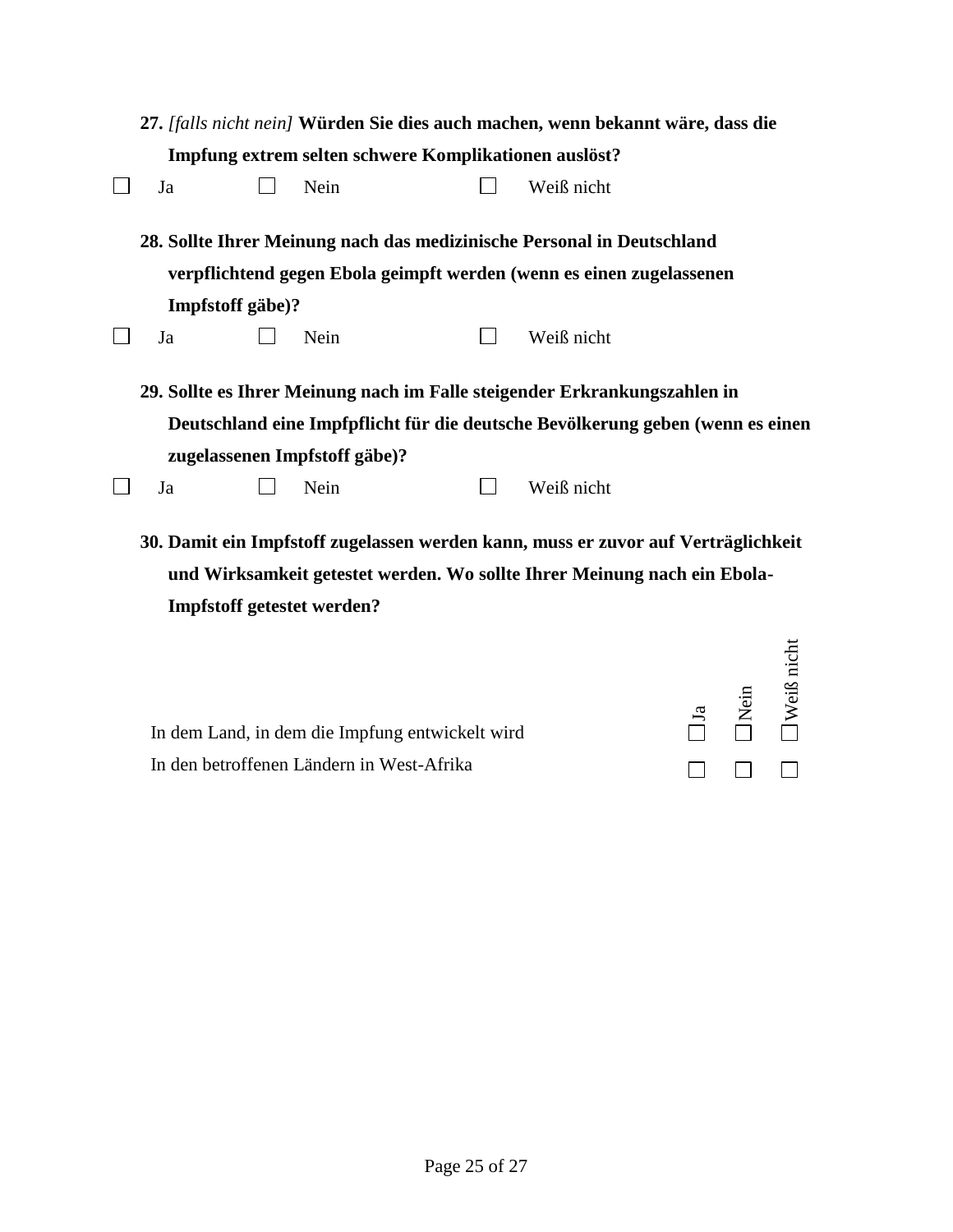#### **Aktivitäten zu Ebola**

### **31. Hat sich Ihr Medien-Verhalten seit dem Bekanntwerden des Ebola-Ausbruchs verändert?**

 $\mathbf n$ 

| Ich nutze zusätzlich/vermehrt das Internet, um mich über Ebola zu       | $\overline{\mathbf{a}}$ |  |
|-------------------------------------------------------------------------|-------------------------|--|
| informieren.                                                            |                         |  |
| Ich nutze zusätzlich/vermehrt das Fernsehen, um mich über Ebola zu      |                         |  |
| informieren.                                                            |                         |  |
| Ich nutze zusätzlich/vermehrt das Radio, um mich über Ebola zu          |                         |  |
| informieren.                                                            |                         |  |
| Ich nutze zusätzlich/vermehrt Printmedien (Zeitungen, Magazine o.Ä.),   |                         |  |
| um mich über Ebola zu informieren.                                      |                         |  |
| Ich nutze zusätzlich/vermehrt Informationsangebote öffentlicher         |                         |  |
| Einrichtungen (Bundeszentrale für gesundheitliche Aufklärung, Robert    |                         |  |
| Koch-Institut, Weltgesundheitsorganisation etc.), um mich über Ebola zu |                         |  |
| informieren.                                                            |                         |  |

### **32. Haben Sie im Zusammenhang mit Ebola etwas aus der folgenden Liste gemacht?**  *Mehrfachantworten möglich*

- $\Box$ Schreiben von Leserbriefen/Blog zu dem Thema in Zeitungen oder Internet
- Online-Kommentare zu Artikeln im Internet (z.B. bei Spiegel online, Tagesschau.de)
- Diskussion im persönlichen Umfeld
- $\Box$ Krisen/Notfall/Sicherheitsmaßnahmen am Arbeitsplatz
- $\Box$ Spenden
- $\Box$ Teilnahme an Informationsveranstaltungen (Vorträge o.Ä.)
- $\Box$ Organisation von Informationsveranstaltungen
- $\Box$ Angebot, in Afrika persönlich zu helfen
- $\Box$ Angebot, von Deutschland aus durch persönlichen Einsatz zu helfen